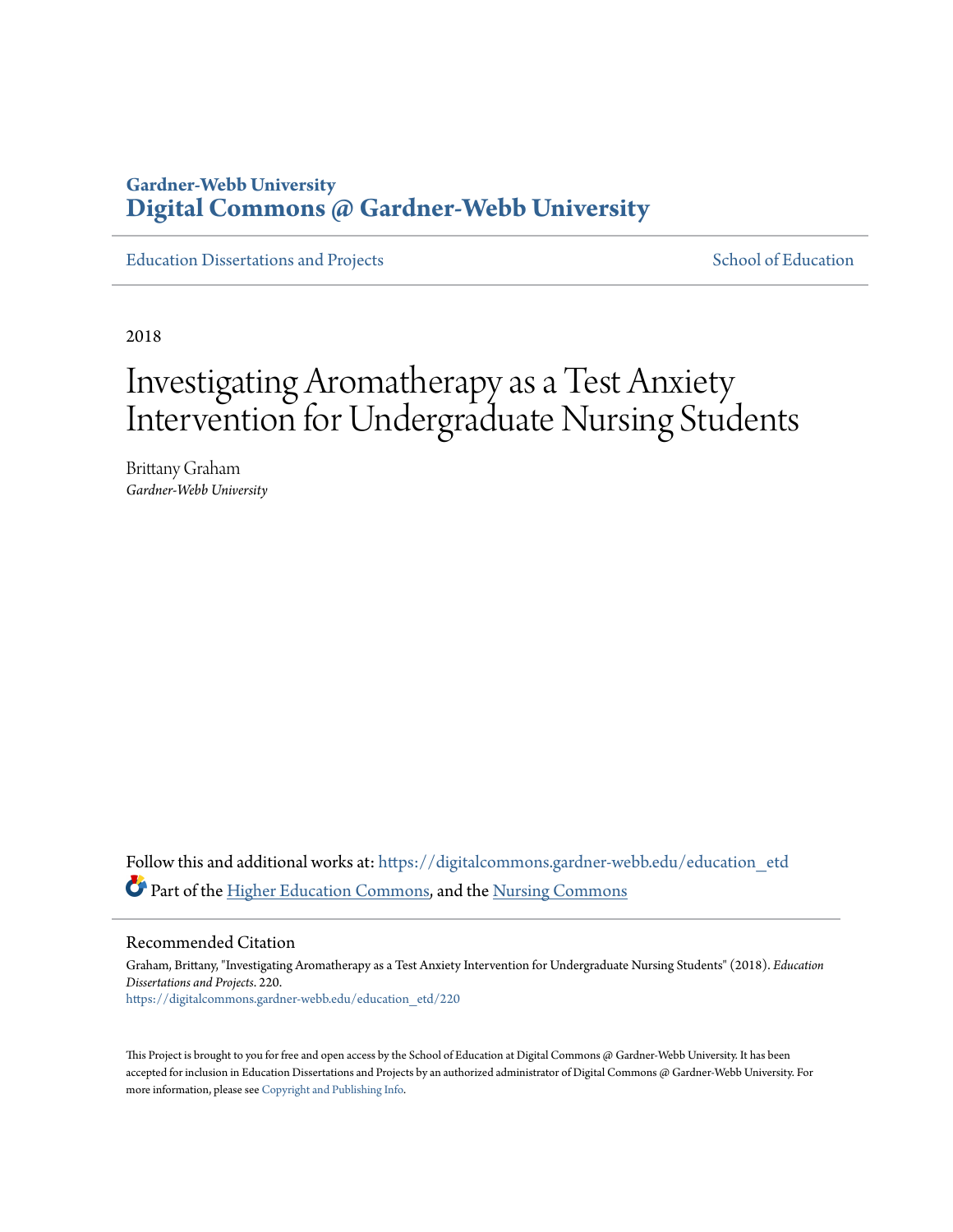#### **Consultancy Project Executive Summary**

| Organization:             | Gardner-Webb University School of Education                                                     |
|---------------------------|-------------------------------------------------------------------------------------------------|
| Project Title:            | Investigating Aromatherapy as a Test Anxiety Intervention<br>for Undergraduate Nursing Students |
| Candidate:                | <b>Brittany Graham</b>                                                                          |
| <b>Consultancy Coach:</b> | Jeffrey Hamilton, EdD                                                                           |
| Defense Date:             | November $5, 2018$                                                                              |
| Authorized by:            | Tracy Arnold, DNP, RN                                                                           |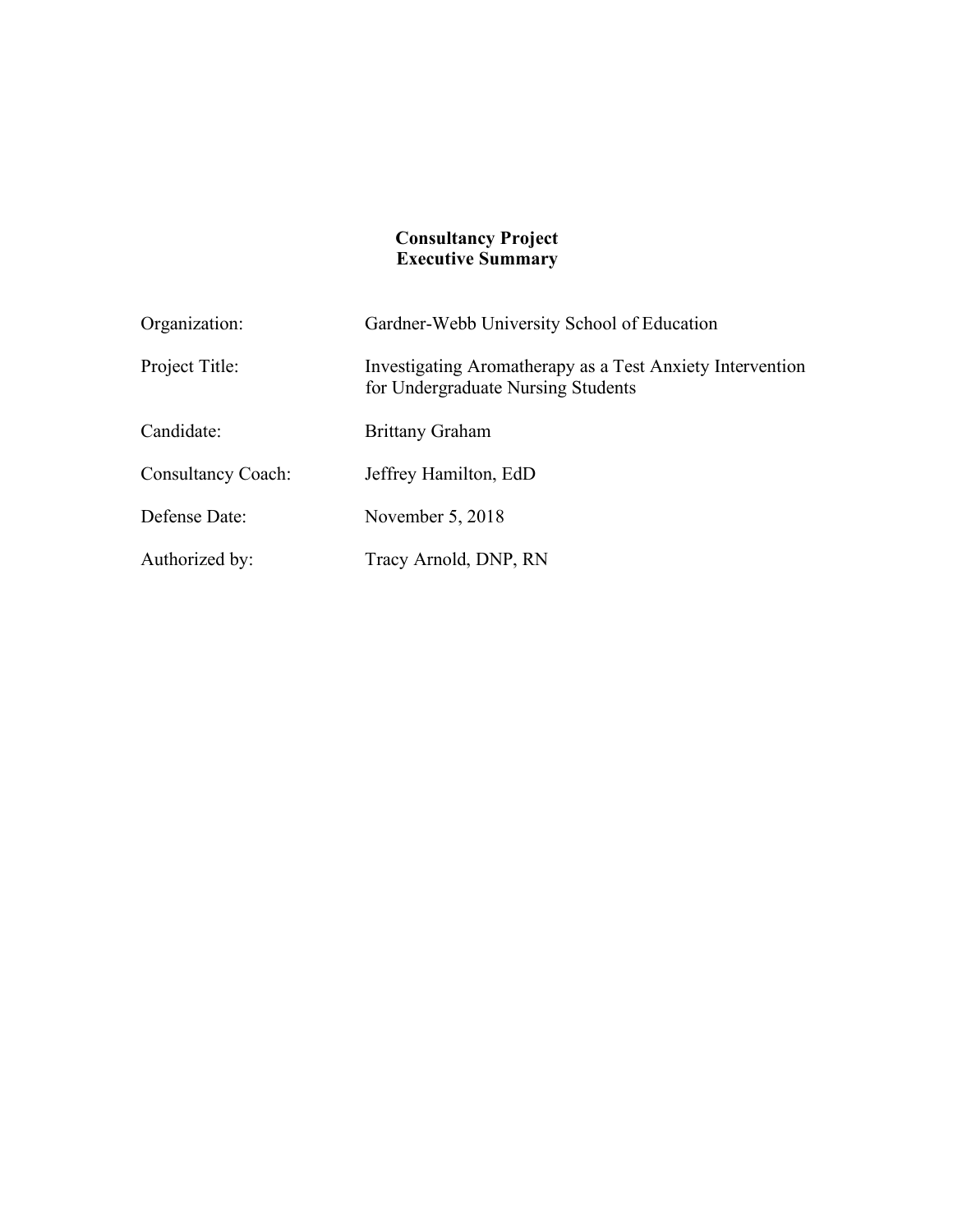## **Amendment History**

| Version   | <b>Issue Date</b> | <b>Changes</b>                                                                                      |
|-----------|-------------------|-----------------------------------------------------------------------------------------------------|
| Version 1 | 8/7/2018          | Initial version                                                                                     |
| Version 2 | 8/27/2018         | Site advisor made content recommendations and<br>$APA$ 6 <sup>th</sup> edition formatting revisions |
|           |                   |                                                                                                     |
| Version 3 | 10/7/2018         | Editor made formatting recommendations                                                              |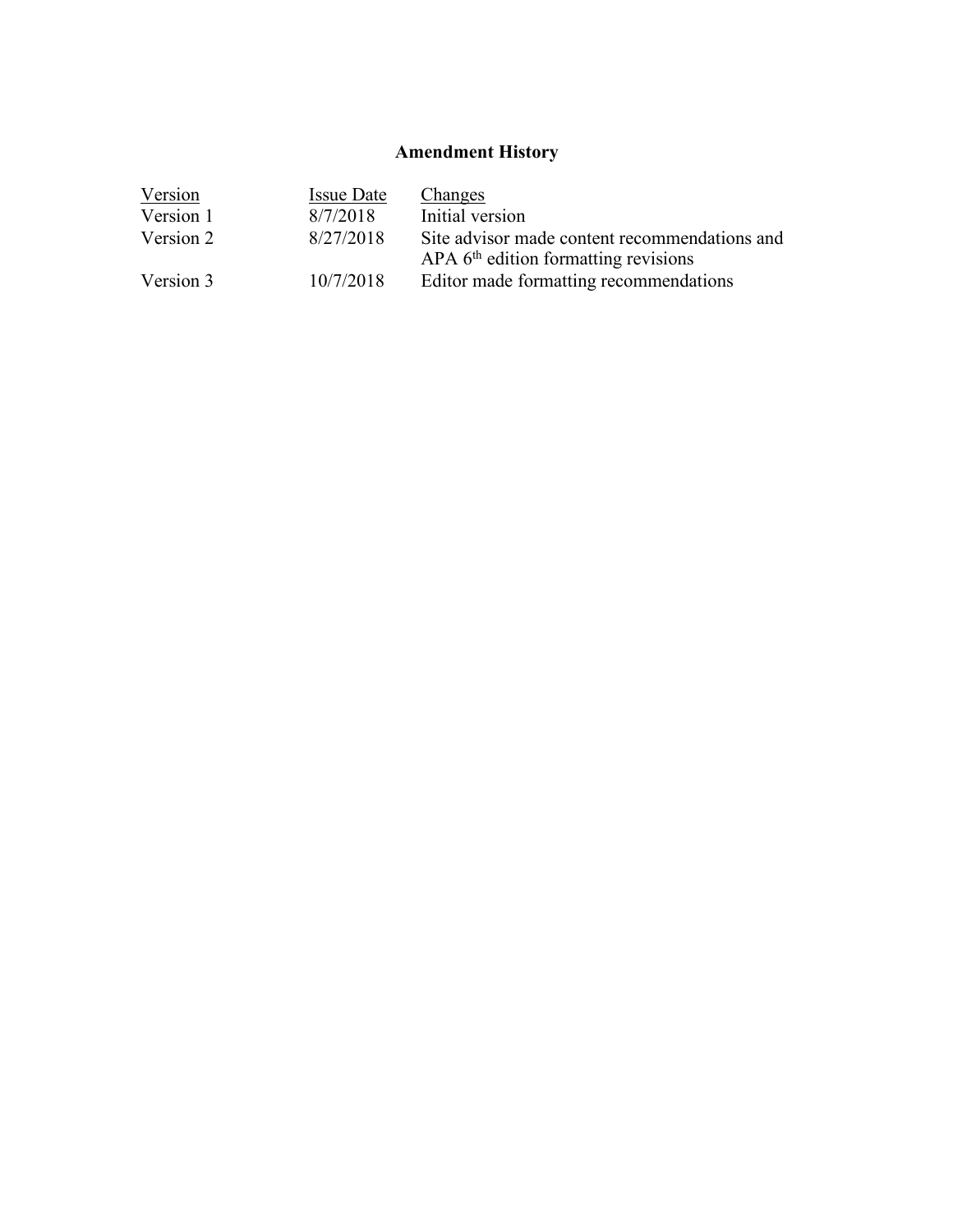## **Approval**

This consultancy project was submitted by Brittany Graham under the direction of the persons listed below. It was submitted to Gardner-Webb University School of Education and approved in partial fulfillment of the requirements for the degree of Doctor of Education at Gardner-Webb University.

 $\mathcal{L}_\text{max}$  , and the contract of the contract of the contract of the contract of the contract of the contract of

 $\mathcal{L}_\text{max}$  and the contract of the contract of the contract of the contract of the contract of the contract of the contract of the contract of the contract of the contract of the contract of the contract of the contrac

Jeffrey Hamilton, Faculty Advisor Date Gardner-Webb University

Tracy Arnold, Site Advisor Date Associate Dean, Hunt School of Nursing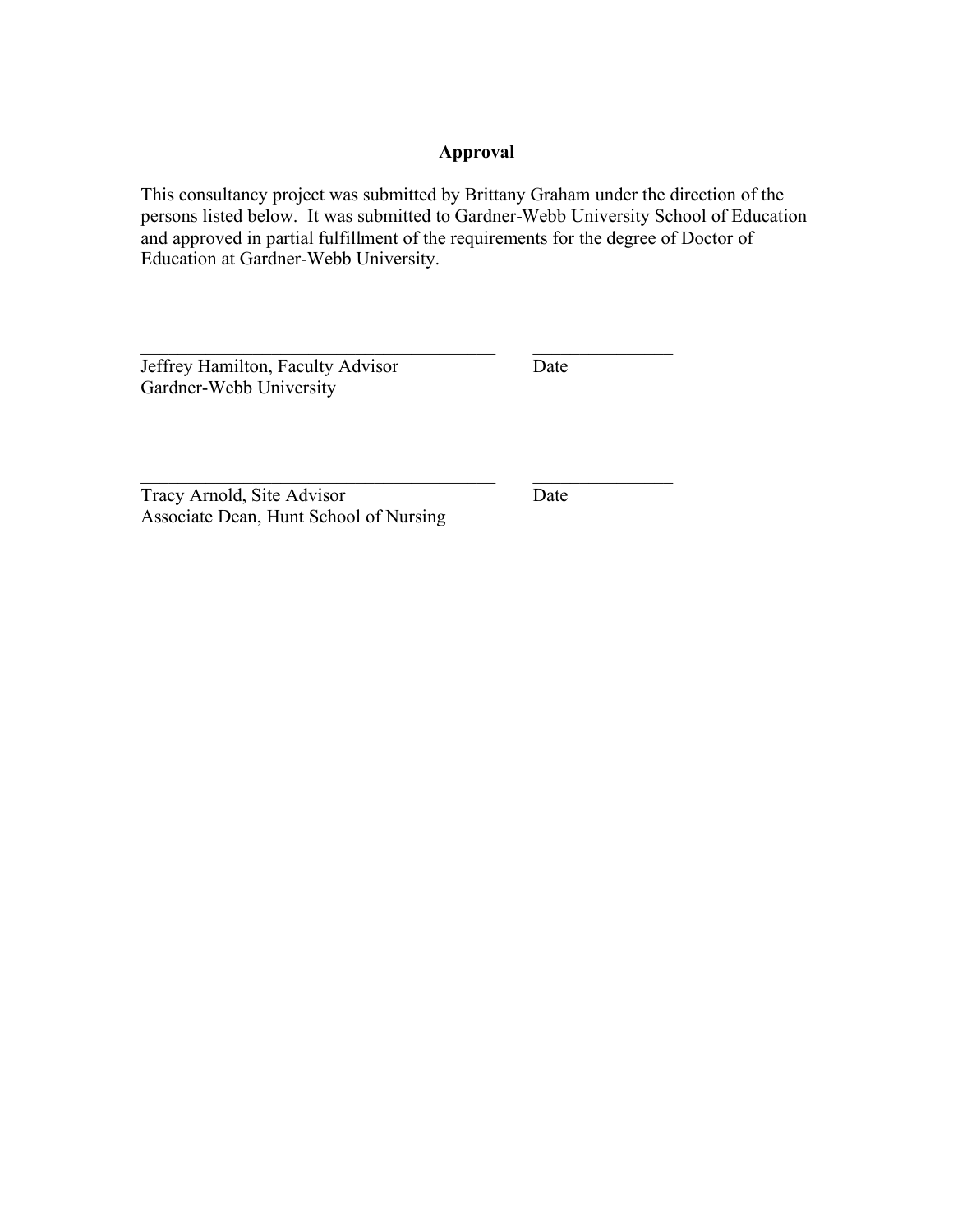#### **Acknowledgements**

The past 3 years have simply been incredible—so much has happened, so much has changed, but one thing remained the same: the support I received. First and foremost, I want to praise my Lord and Savior Jesus Christ for all He has done for me. You were there during this whole program; and I am ever grateful for your unending love, mercy, and kindness that you bestow upon me. Next, I want to thank my husband Rusty for his love and support along the way. Rus—this is where our journey began and Lord willing, it will continue on and just get even better from here. I love you! I also want to acknowledge all of my family, church family, and friends for your unending love, prayers, and support—especially you Mom. You have ALWAYS been my biggest fan, and I would be lost without you. Thank you for inspiring me to chase my dreams! I love you! To my fur children: Ernest, Elvis, and Giovanni—thank you for being so loving, kind, and patient with your "Mommy" as she completed her doctorate. I love you all! Thank you also to all of my DEOL professors, my professor and consultancy coach Dr. Jeffrey Hamilton, and my colleague and site advisor Dr. Tracy Arnold—you all have been such a help and blessing to me! Last, but certainly not least, I want to say a special thank you to my daughter. Julieanna—at the time I wrote this, you were waiting to make your debut in this world; however, that did not keep you from having an impact during this process. You, my darling, have inspired me to try harder, do my best work, and make you proud of me. I pray that I will always set a good Godly example for you, and I encourage you to chase your dreams just like your Mommy and Daddy did. Thank you for being the sweet angel you are! I love you! (Proverbs 4:7 KJV)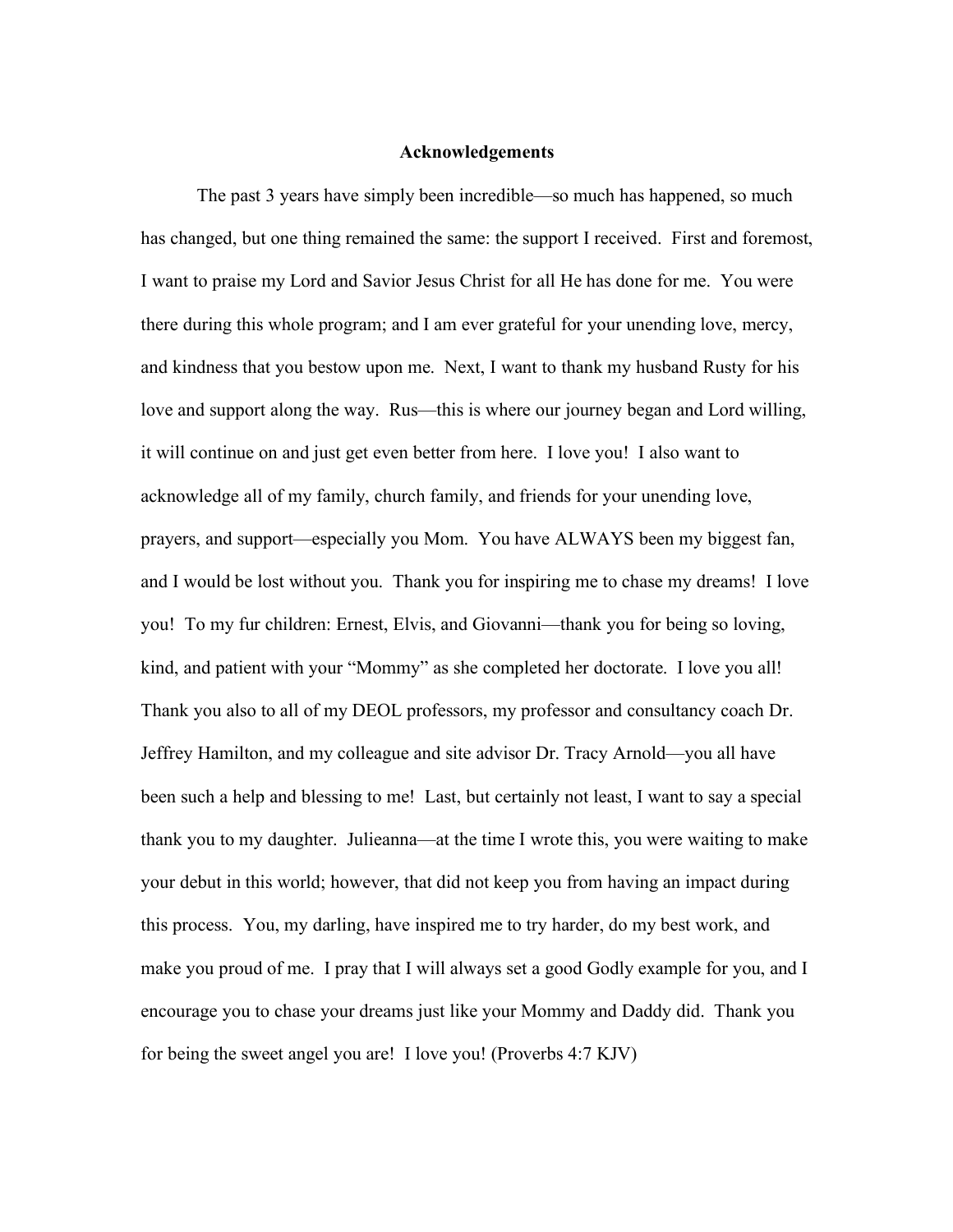#### **Abstract**

Investigating Aromatherapy as a Test Anxiety Intervention for Undergraduate Nursing Students. Graham, Brittany, 2018, Consultancy Project, Gardner-Webb University, Digital Commons/Aromatherapy/Nursing Student Stress/Nursing Student Test Anxiety/ Nursing Students

This project seeks to explore the concept of aromatherapy as an intervention for undergraduate nursing student test anxiety in greater depth. Test anxiety is significant in nursing education because of the high stakes weight of exams and difficulties associated with answering multiple choice and multiple response questions. Historically, the Hunt School of Nursing has not provided specific procedures or interventions to assist students with test anxiety; however, this project seeks to outline a pathway for the development and achievement of a successful aromatherapy program for undergraduate students. On an informal trial basis, the use of aromatherapy lotions prior to exams has initiated a positive instructor and student professional relationship and a positive response to the use of essential oil-based lotions. A literature search yielded aromatherapy as an appropriate and effective intervention for the management of nursing student test anxiety. Future implications for this project may involve managing graduate student test anxiety, development of a calming room for students to assist with clearing the mind before an exam, and implementation of the project by the Hunt School of Nursing or Gardner-Webb University as a whole.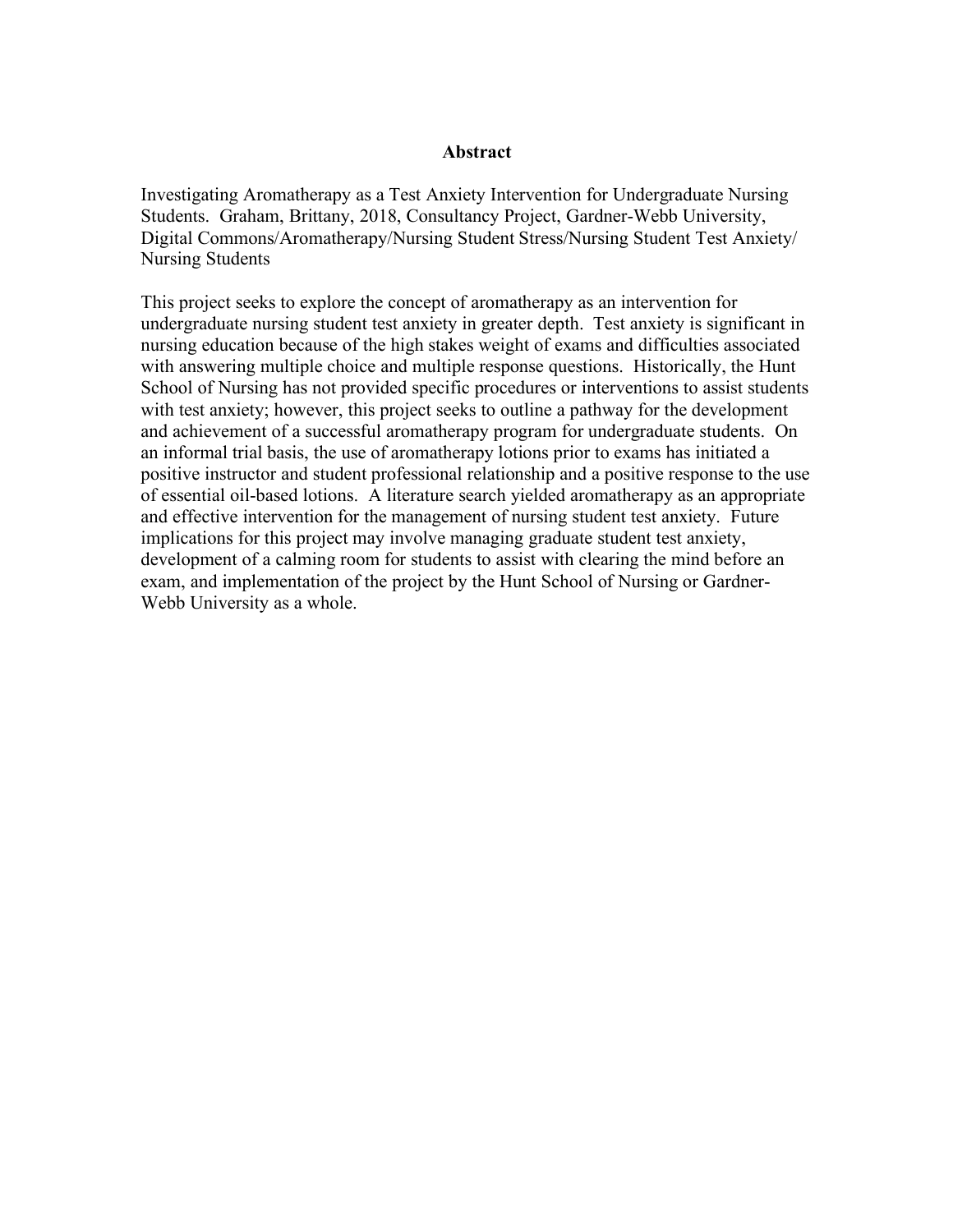## **Table of Contents**

| $\mathbf{1}$ |      |
|--------------|------|
|              |      |
|              |      |
|              |      |
| 2            |      |
|              |      |
|              |      |
|              |      |
|              |      |
|              |      |
|              |      |
|              |      |
|              |      |
|              |      |
| 3            |      |
|              |      |
|              |      |
| 4            |      |
|              |      |
|              |      |
|              |      |
|              |      |
|              |      |
|              |      |
| 5            |      |
| 6            |      |
|              |      |
|              |      |
| 7            |      |
| 8            |      |
| 9            |      |
|              |      |
|              | .21  |
|              | .21  |
|              | . 24 |
| 11           | 26   |
|              | 29   |
|              | 31   |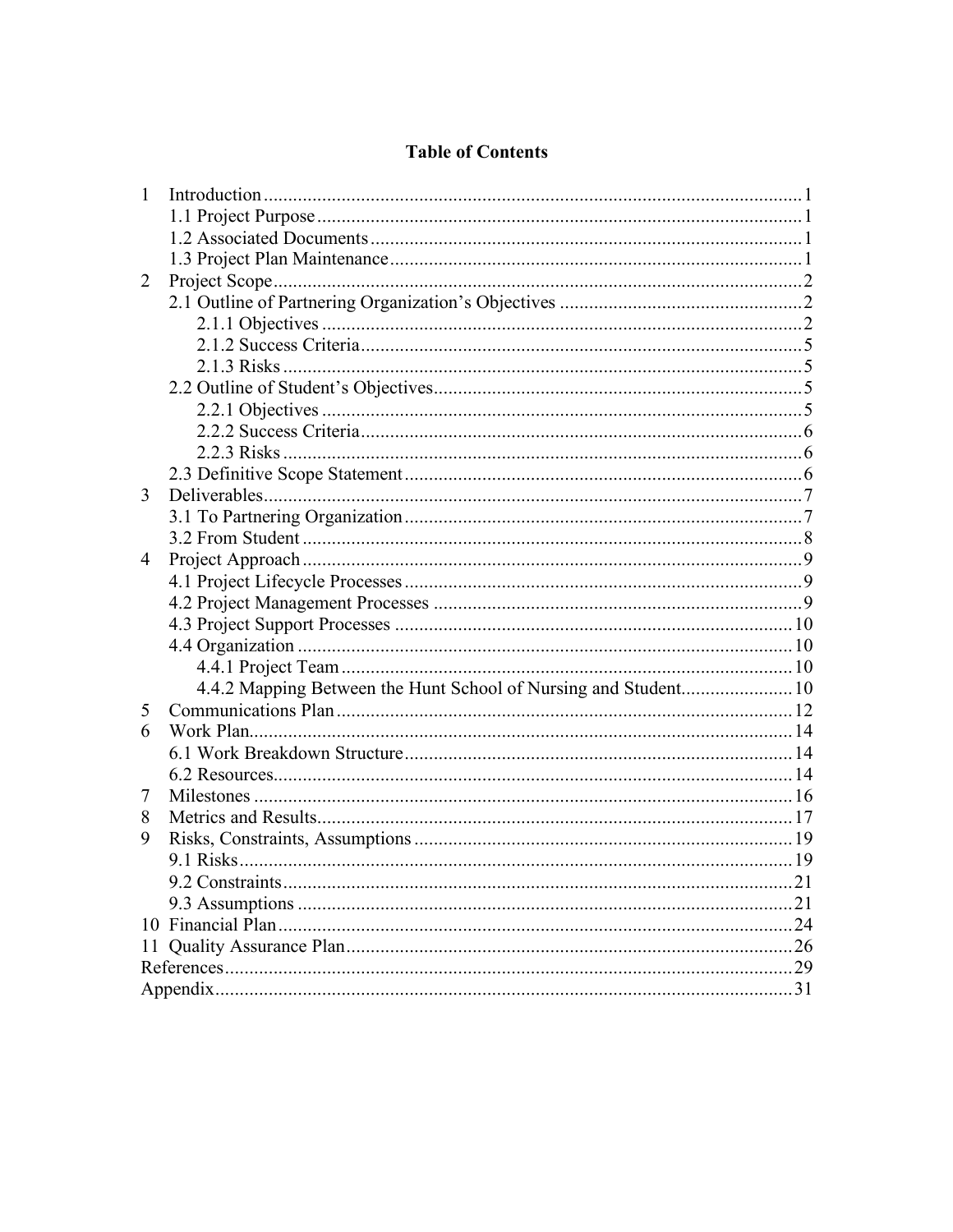#### **1 Introduction**

#### **1.1 Project Purpose**

"Imagine the following scenario. You are taking a test, but you know that you cannot make any mistakes. If you fail the test, you will have to leave the course" (Røykenes, Smith, & Larsen, 2014, p. 350). This is a common scenario that nursing students face. In most cases, a significant failure on an exam can lead to failure in a course. This project intendeds to reduce test anxiety as perceived by undergraduate nursing students. "Test anxiety (TA) is a common response to the stress of academic examinations" (Brodersen, 2017, p. 131). Further, Brodersen (2017) noted aromatherapy as an applicable intervention for test anxiety, and further research is necessary in this topic. "Regardless of the fairness and appropriateness of an exam and a student's motivation to do well on it, TA may be severe enough to impair exam performance for some students" (Brodersen, 2017, p. 135). If test anxiety is not managed properly, it can have adverse consequences on a nursing student's success. This project would provide guidelines and an intent to assist with alleviation of test anxiety. Overall, "Nurse educators need to be aware of evidence-based interventions for TA and recognize when it would be appropriate and feasible to use them" (Brodersen, 2017, p. 135). Multiple choice exams are administered in various undergraduate nursing classes in the Hunt School of Nursing. Research has shown that "Test-taking anxiety effects the students' exam scores negatively" (Cürcani, Küçükoğlu, & Tan, 2015, p. 52). This project seeks to provide students the opportunity to use aromatherapy-based products for the intent of alleviating test anxiety. Ultimately, it is the desire of the doctoral student that the expected outcome of the project would be to reduce test anxiety for all students within the Hunt School of Nursing who take exams.

#### **1.2 Associated Documents**

- Appendix A: Hunt School of Nursing Aromatherapy Policy: A draft of a potential policy to be adopted by the Hunt School of Nursing.
- Appendix B: Westside Test Anxiety Scale: A potential quantitative tool to measure student test anxiety to be used by the Hunt School of Nursing.
- Appendix C: Investigating Aromatherapy as a Test Anxiety Intervention for Undergraduate Nursing Students Follow-Up Questions: A potential qualitative tool to measure student perception of aromatherapy as an intervention for managing test anxiety.

#### **1.3 Project Plan Maintenance**

The Project Plan was evaluated as each project milestone was completed. Each milestone was evaluated and approved by Dr. Jeffrey Hamilton.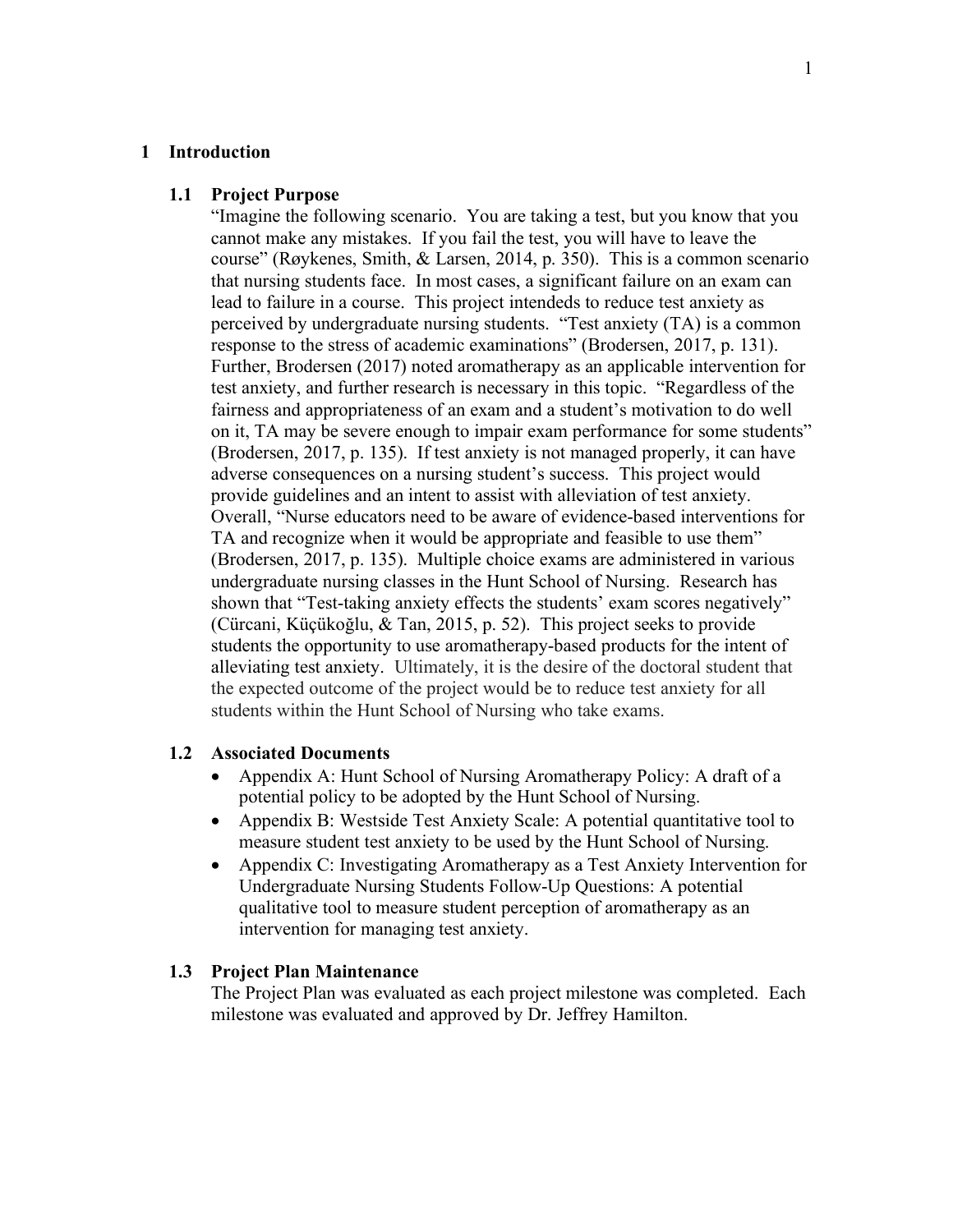### **2 Project Scope**

The mission of the Hunt School of Nursing is to enhance the health status of the global community by preparing individuals to practice holistic and professional nursing through the provision of student centered programs of study for a diverse student population that promotes academic excellence within a Christian, private, liberal arts setting utilizing teamwork and community engagement (Gardner-Webb University Hunt School of Nursing, 2018, p. 7).

This project would correlate with the Hunt School of Nursing mission statement by adhering to "the provision of student centered programs of study for a diverse student population" (Gardner-Webb University Hunt School of Nursing, 2018, p. 7). Aromatherapy is a student-centered intervention in that it may potentially assist with relaxation and may allow students to better focus and channel positive energy prior to an exam.

## **2.1 Outline of Partnering Organization's Objectives**

#### **2.1.1 Objectives**

The Gardner-Webb University Hunt School of Nursing did not advertise any project needs nor specifically seek the doctoral student to complete a project, thus there were no specific objectives from the partnering organization; however, the program outcomes for undergraduate students can be connected with the project. Table 1 illustrates a list of program outcomes and their relationship with the project.

#### Table 1

| <b>Program Outcomes</b>            | <b>Project Relationship</b>                                  |
|------------------------------------|--------------------------------------------------------------|
| The Associate of Science in        | The Anxiety and Depression Association of America            |
| Nursing (ASN) program seeks        | ([ADAA], 2016) discusses common causes of test               |
| to meet the following program      | anxiety. These include fear of failure, lack of preparation, |
| outcomes:                          | and poor test history (ADAA, 2016). Nursing students         |
|                                    | are often faced with high-stakes testing and high            |
| 1. Student performance on the      | standards to maintain a passing grade in their courses.      |
| NCLEX-RN will be at or above       | These factors often lead to test anxiety. This project will  |
| the national pass rate.            | attempt to address the issue of test anxiety.                |
|                                    | Aromatherapy is an appropriate intervention to practice      |
| 2. $60\%$ of students entering the | relaxation techniques to "invigorate your body and will      |
| program will graduate within       | allow you to better focus on the exam" (ADAA, 2016,          |
| 1.5 times the length of the        | para. $4$ ).                                                 |
| program.                           |                                                              |
|                                    |                                                              |

#### *Partnering Organization's Objectives*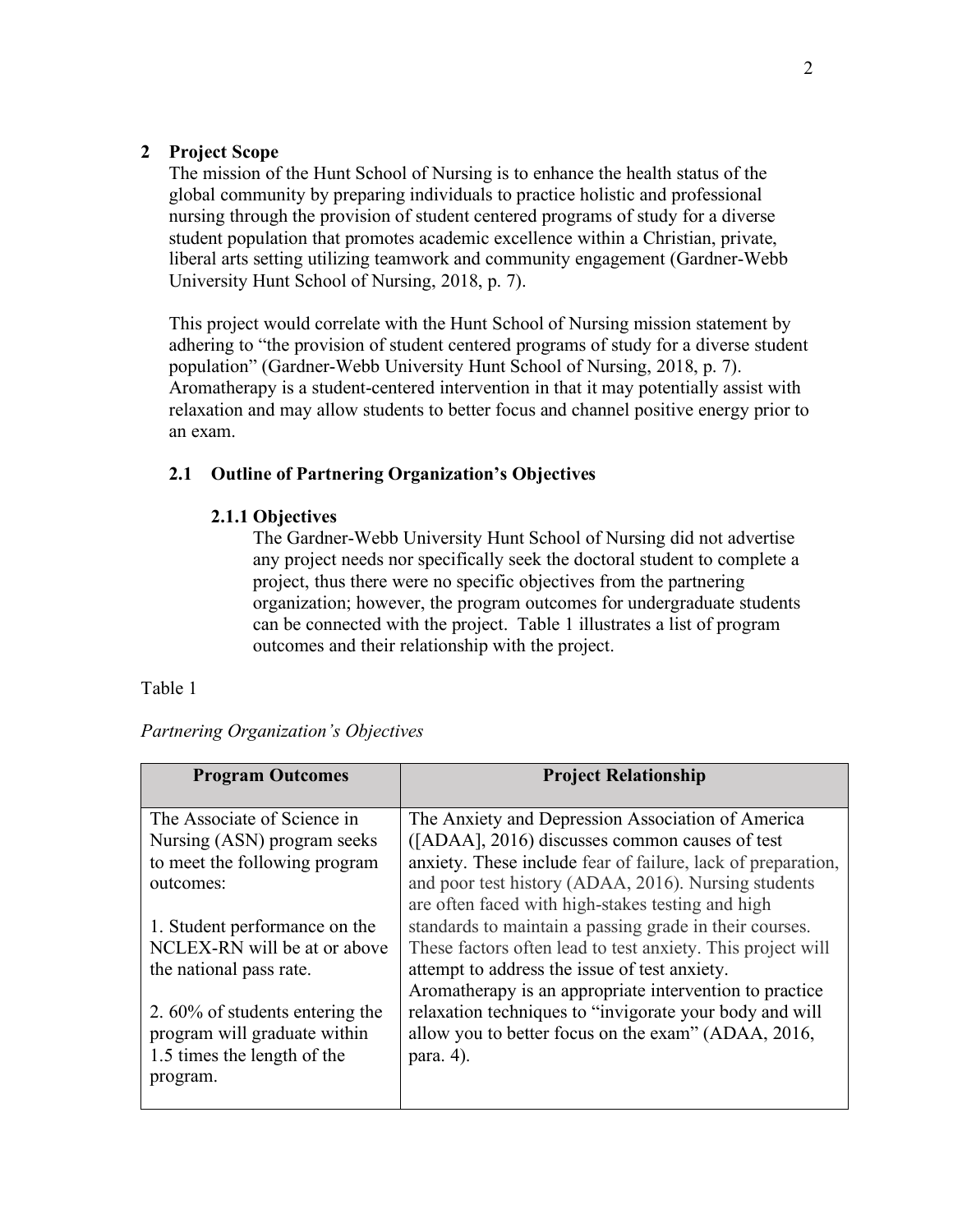| 3.80% of graduates will                                       |                                                                                                                  |
|---------------------------------------------------------------|------------------------------------------------------------------------------------------------------------------|
| achieve employment as a RN<br>within 6 months of graduation.  |                                                                                                                  |
|                                                               |                                                                                                                  |
| (Gardner-Webb University)                                     |                                                                                                                  |
| Hunt School of Nursing, 2018,                                 |                                                                                                                  |
| p. 13).                                                       |                                                                                                                  |
|                                                               |                                                                                                                  |
| The graduate of the ASN                                       | This project would correlate with the Hunt School of                                                             |
| program will:                                                 | Nursing philosophy based-on the nursing metaparadigm<br>concepts of person, health, and environment. Alleviation |
| 1. Utilize critical thinking,                                 | of test anxiety would denote a respect for persons in that                                                       |
| quality improvement, and                                      | the project considers individual feelings associated with                                                        |
| informatics to provide safe,                                  | test anxiety. Next, this project would contribute to                                                             |
| evidence based, holistic nursing                              | psychological well-being because it addresses the issue                                                          |
| care.                                                         | of anxiety related to testing. Last, a student-centered                                                          |
|                                                               | environment would consider test anxiety as a genuine                                                             |
| 2. Collaborate effectively with<br>clients, families, and the | entity that students need help mastering.                                                                        |
| interdisciplinary team to ensure                              |                                                                                                                  |
| continuous, high quality, client-                             |                                                                                                                  |
| centered care.                                                |                                                                                                                  |
|                                                               |                                                                                                                  |
| 3. Manage the delivery of                                     |                                                                                                                  |
| nursing care with respect to<br>diverse cultures and belief   |                                                                                                                  |
| systems for client populations                                |                                                                                                                  |
| in varied health care settings.                               |                                                                                                                  |
|                                                               |                                                                                                                  |
| 4. Execute professional nursing                               |                                                                                                                  |
| care adhering to principles of                                |                                                                                                                  |
| the American Nurses                                           |                                                                                                                  |
| Association (ANA) nursing<br>code of ethics and standards of  |                                                                                                                  |
| practice.                                                     |                                                                                                                  |
|                                                               |                                                                                                                  |
| (Gardner-Webb University)                                     |                                                                                                                  |
| Hunt School of Nursing, 2018,                                 |                                                                                                                  |
| p. 13).                                                       |                                                                                                                  |
| The BSN program seeks to                                      | This project may introduce methodologies for managing                                                            |
| meet the following program                                    | test anxiety and assist students with being successful for                                                       |
| outcomes:                                                     | their licensure examination. In addition, an environment                                                         |
|                                                               | of higher anxiety "deserves attention and intervention so                                                        |
|                                                               | students can apply their knowledge skillfully in an                                                              |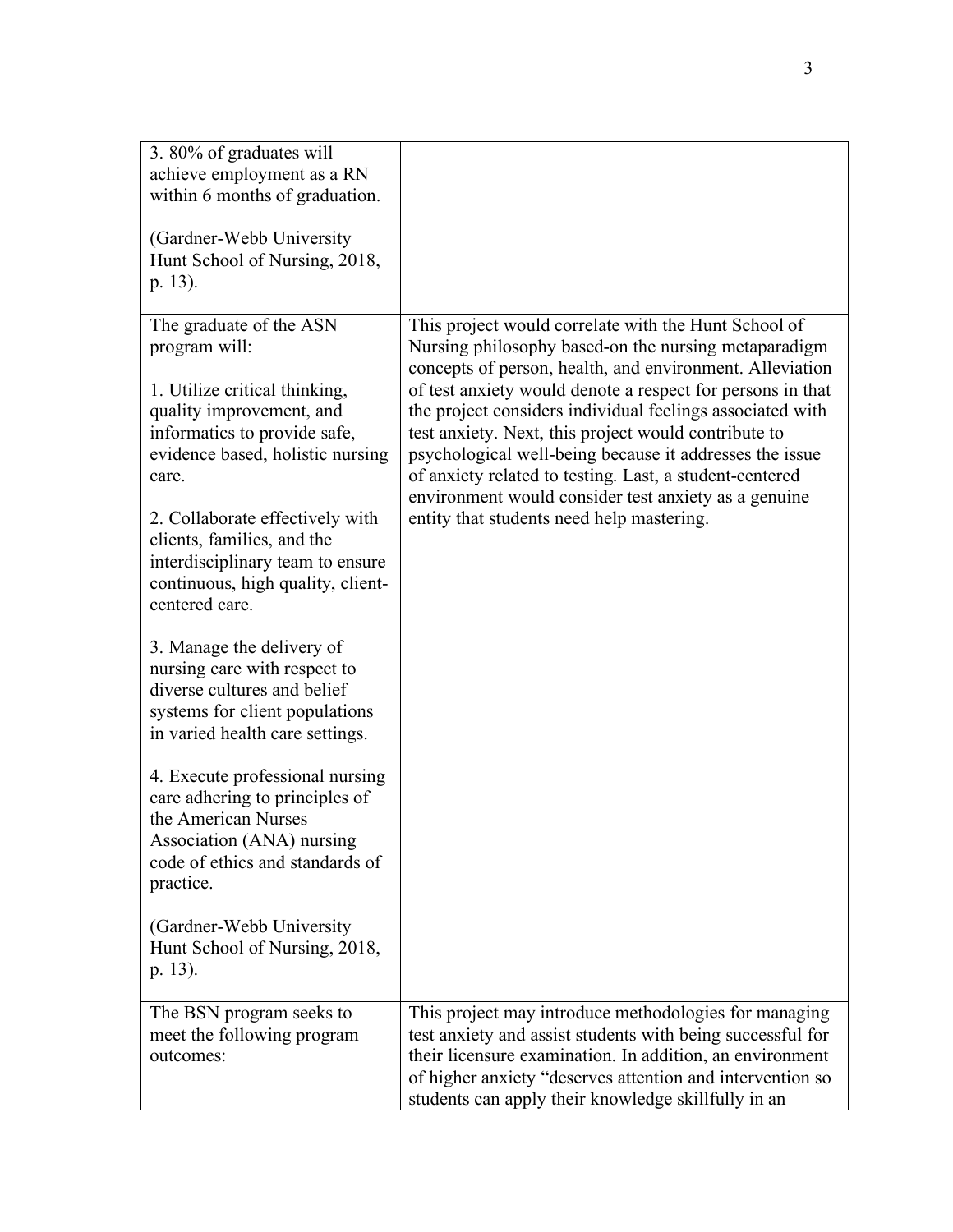| 1. Student performance on the<br>NCLEX-RN will be at or above<br>the national pass rate.                                                                              | environment that is supportive and conducive to learning,<br>which will facilitate success and increase retention"<br>(Moscaritolo, 2009, p. 17).                                                                                                                                                                                                             |
|-----------------------------------------------------------------------------------------------------------------------------------------------------------------------|---------------------------------------------------------------------------------------------------------------------------------------------------------------------------------------------------------------------------------------------------------------------------------------------------------------------------------------------------------------|
| 2. 80% of students entering the<br>program will graduate within<br>1.5 times the length of the<br>program.                                                            |                                                                                                                                                                                                                                                                                                                                                               |
| 3.80% of graduates will<br>achieve employment as a RN<br>within 6 months of graduation.                                                                               |                                                                                                                                                                                                                                                                                                                                                               |
| (Gardner-Webb University)<br>Hunt School of Nursing, 2018,<br>p. 18).                                                                                                 |                                                                                                                                                                                                                                                                                                                                                               |
| The graduate of the BSN<br>program will:                                                                                                                              | This project would correlate with the Hunt School of<br>Nursing philosophy based-on the nursing metaparadigm<br>concepts of person, health, and environment. Alleviation                                                                                                                                                                                      |
| 1. Utilize critical thinking,<br>quality improvement, and<br>informatics to provide safe,<br>evidence based, holistic nursing<br>care.                                | of test anxiety would denote a respect for persons in that<br>the project considers individual feelings associated with<br>test anxiety. Next, this project would contribute to<br>psychological well-being because it addresses the issue<br>of anxiety related to testing. Last, a student-centered<br>environment would consider test anxiety as a genuine |
| 2. Collaborate effectively with<br>clients, families, and the<br>interdisciplinary team to ensure<br>continuous, high quality, client-<br>centered care.              | entity that students need help mastering.                                                                                                                                                                                                                                                                                                                     |
| 3. Manage the delivery of<br>nursing care with respect to<br>diverse cultures and belief<br>systems for client populations<br>in varied health care settings.         |                                                                                                                                                                                                                                                                                                                                                               |
| 4. Execute professional nursing<br>care adhering to principles of<br>the American Nurses<br>Association (ANA) nursing<br>code of ethics and standards of<br>practice. |                                                                                                                                                                                                                                                                                                                                                               |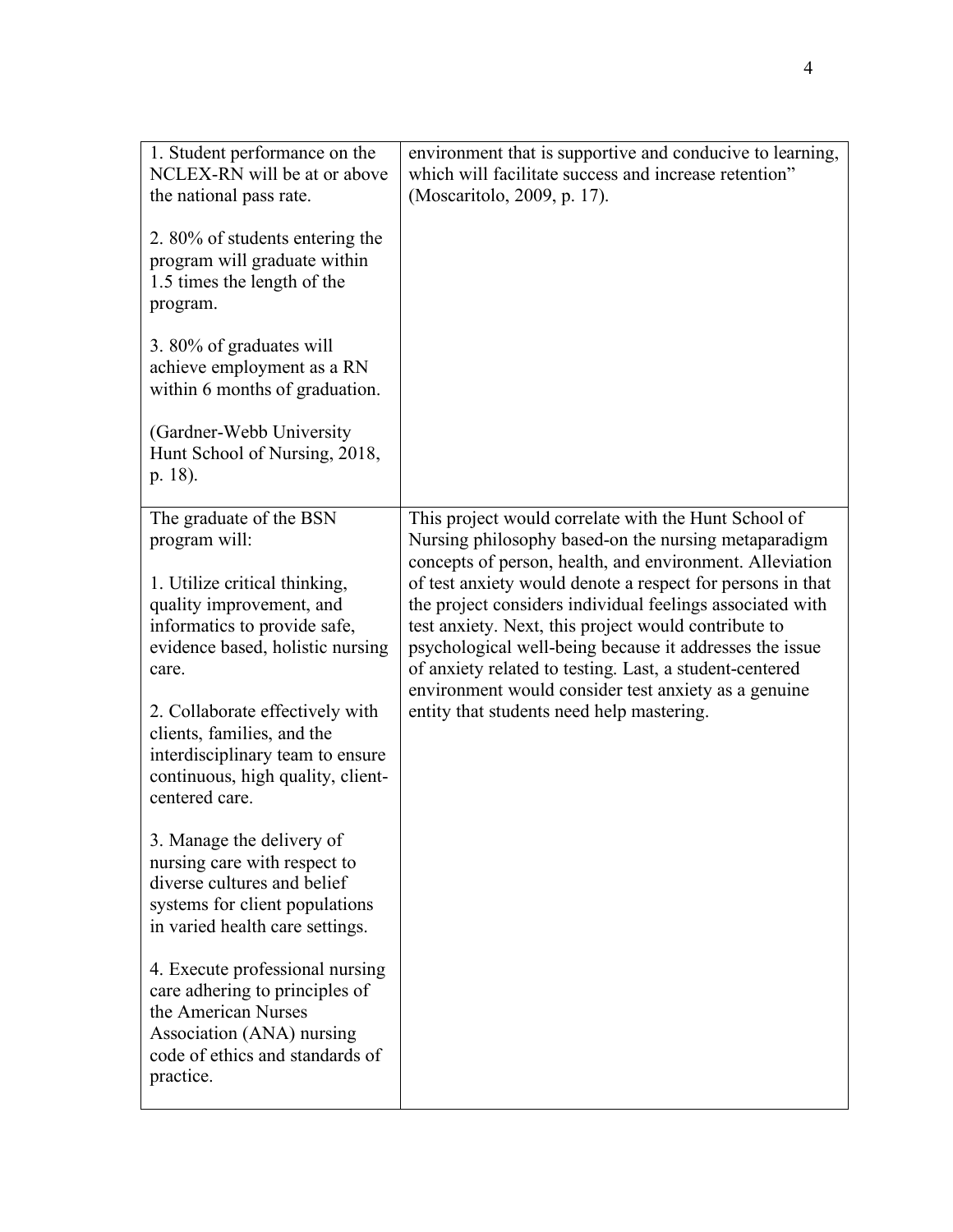| 5. Utilize leadership, research, |  |
|----------------------------------|--|
| and service to provide           |  |
| evidence-based nursing care to   |  |
| diverse populations using        |  |
|                                  |  |
| knowledge of current healthcare  |  |
| policies.                        |  |
|                                  |  |
|                                  |  |
| (Gardner-Webb University)        |  |
|                                  |  |
| Hunt School of Nursing, 2018,    |  |
|                                  |  |
| p. 18).                          |  |
|                                  |  |
|                                  |  |

#### **2.1.2 Success Criteria**

Success on behalf of the partnering organization was not measured. Future implications for success criteria may include increased student satisfaction, decreased student test anxiety, higher performance on examinations, and organizational modeling for utilizing interventions for managing undergraduate nursing student test anxiety.

#### **2.1.3 Risks**

 Key risks associated with failure to implement this project include the following: (a) test anxiety experienced by the students, (b) either a positive or negative effect on a student's course grade, (c) possible effect on licensure examination pass rates, and (d) unknown effects of stress, anxiety, or depression on student learning outcomes.

#### **2.2 Outline of Student's Objectives**

#### **2.2.1 Objectives**

The objectives for the project are as follows:

- 1) Develop an aromatherapy intervention program for undergraduate nursing students
	- a. The doctoral candidate allowed students to trial the intervention on an informal basis and received positive feedback. The doctoral candidate also created a policy draft to share with faculty.
- 2) Reduce undergraduate nursing student test anxiety
	- a. There have been no formal attempts to assess or measure effectiveness of the intervention due to Institutional Review Board (IRB) restrictions.
- 3) Engage faculty in promoting aromatherapy as an intervention for undergraduate nursing student test anxiety.
	- a. Several faculty members are using aromatherapy-based products as an intervention for reducing test anxiety.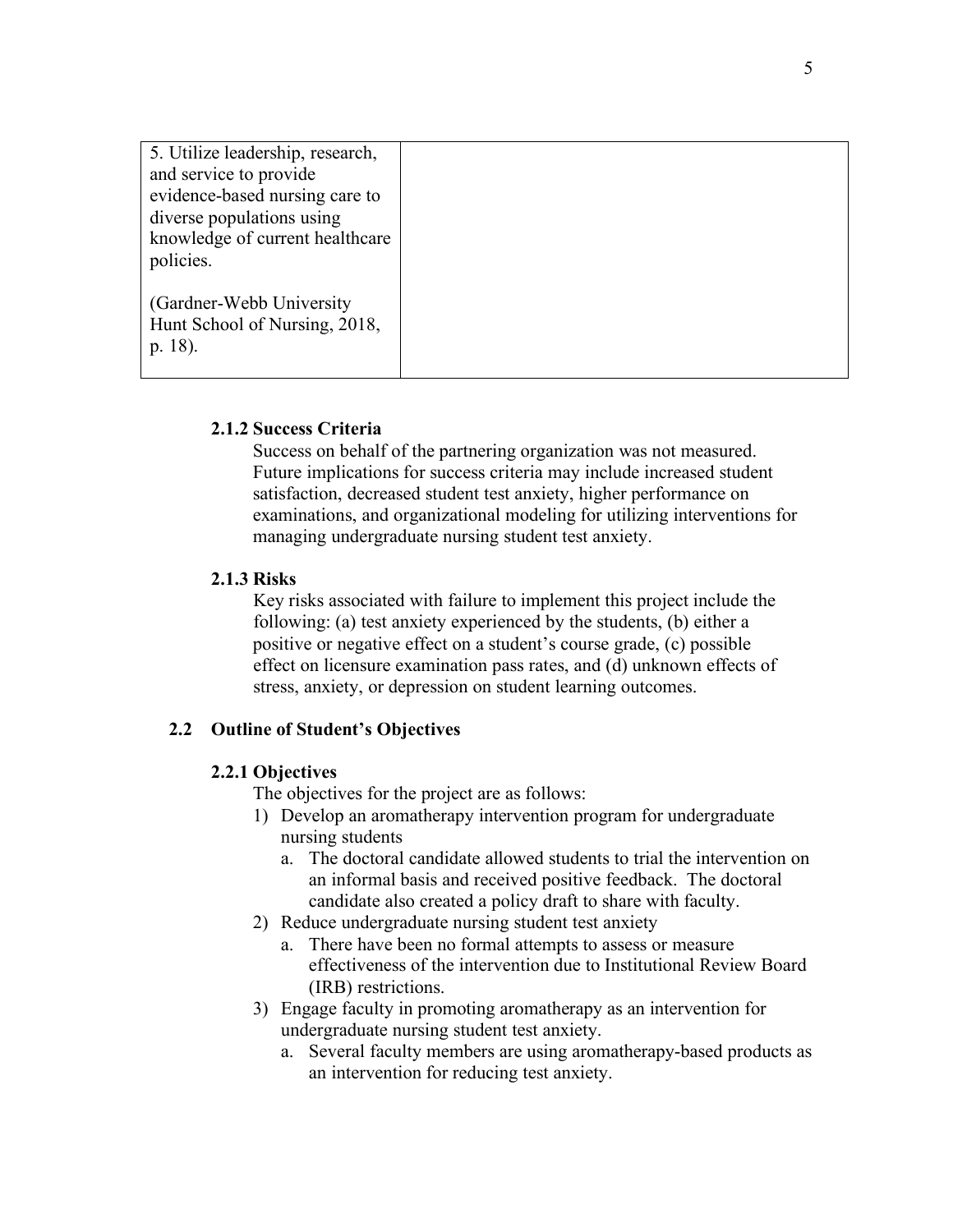#### **2.2.2 Success Criteria**

Success on behalf of the doctoral student was based on completion of the doctoral student's project objectives. Objective 1 was met through an informal trial of use of aromatherapy lotions. Objective 2 is still in progress due to IRB rejection of the study. Objective 3 is still in progress due to incomplete adoption of the project by the Hunt School of Nursing.

#### **2.2.3 Risks**

Key risks associated with this project include the following: (a) mild test anxiety, (b) failure to gain IRB approval, (c) local skin reaction or systemic reaction, (d) negative perception of aromatherapy by faculty, and (e) negative perception of aromatherapy by students. These risks are further described and documented in Section 9 of this document.

#### **2.3 Definitive Scope Statement**

This project would correlate with the Hunt School of Nursing philosophy based on the nursing metaparadigm concepts of person, health, and environment. "The person, made in the image of God, is unique and whole in the moment, deserving of love and respect; person is defined as an individual, family, or population seeking or entitled to optimal health" (Gardner-Webb University Hunt School of Nursing, 2018, p. 8). Alleviation of test anxiety would denote a respect for persons in that the project considers individual feelings associated with test anxiety. Next, "Health is an ever-changing state of biological, psychological, social and spiritual well-being" (Gardner-Webb University Hunt School of Nursing, 2018, p. 8). This project would contribute to psychological well-being because it addresses the issue of anxiety related to testing. Last, "The environment for health includes the internal environment of feelings and meanings, as well as the external physical and sociopolitical climate that influences how care is accessed and experienced" (Gardner-Webb University Hunt School of Nursing, 2018, p. 8). A student-centered environment would consider test anxiety as a genuine entity that students need help mastering. This project would open a gateway to those options.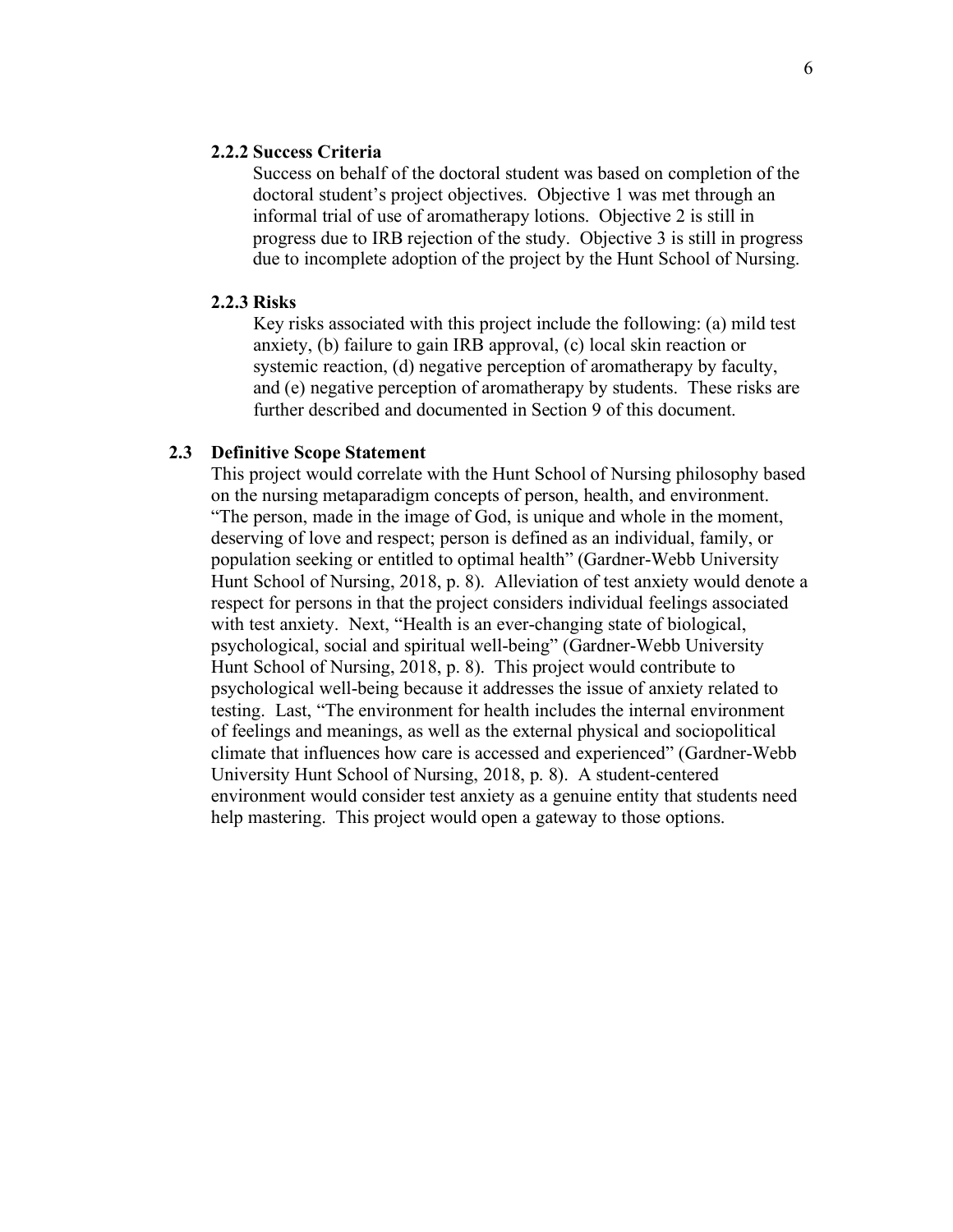## **3 Deliverables**

## **3.1 To Partnering Organization**

For this project, deliverables to the partnering organization included project approval, resource identification, communication, implementation, and ongoing modification of the project. Table 2 illustrates a list of deliverables to the partnering organization, due dates, and if they were estimated or contracted. The organization reserves the right to approve or reject the project based on feasibility and current needs of the faculty and students.

## Table 2

## *Deliverables to Partnering Organization*

| <b>Deliverables</b>                                                                                                                                                | <b>Due Date</b>                 | <b>Estimated or Contracted</b> |
|--------------------------------------------------------------------------------------------------------------------------------------------------------------------|---------------------------------|--------------------------------|
| 1) Project Approval<br>Organizational administration<br>a.<br>approached with project idea<br>Organizational administrative<br>b.<br>approval of project           | May 2018                        | Estimated                      |
| 2) Resource Identification<br>Organization will need a<br>a.<br>monetary budget for<br>successful implementation of<br>the project<br>Site Advisor appointed<br>b. | Ongoing<br>a.<br>May 2018<br>b. | Estimated                      |
| Communication<br>3)<br>Organizational administration<br>a.<br>and doctoral student will<br>communicate plan for<br>integration of project                          | August 2018 or<br>January 2019  | Estimated                      |
| Implementation<br>4)<br>Organization will implement<br>a.<br>project                                                                                               | January 2019                    | Estimated                      |
| Modification<br>5)<br>Organization will modify<br>a.<br>project as needed to meet<br>faculty and student needs                                                     | Ongoing                         | Estimated                      |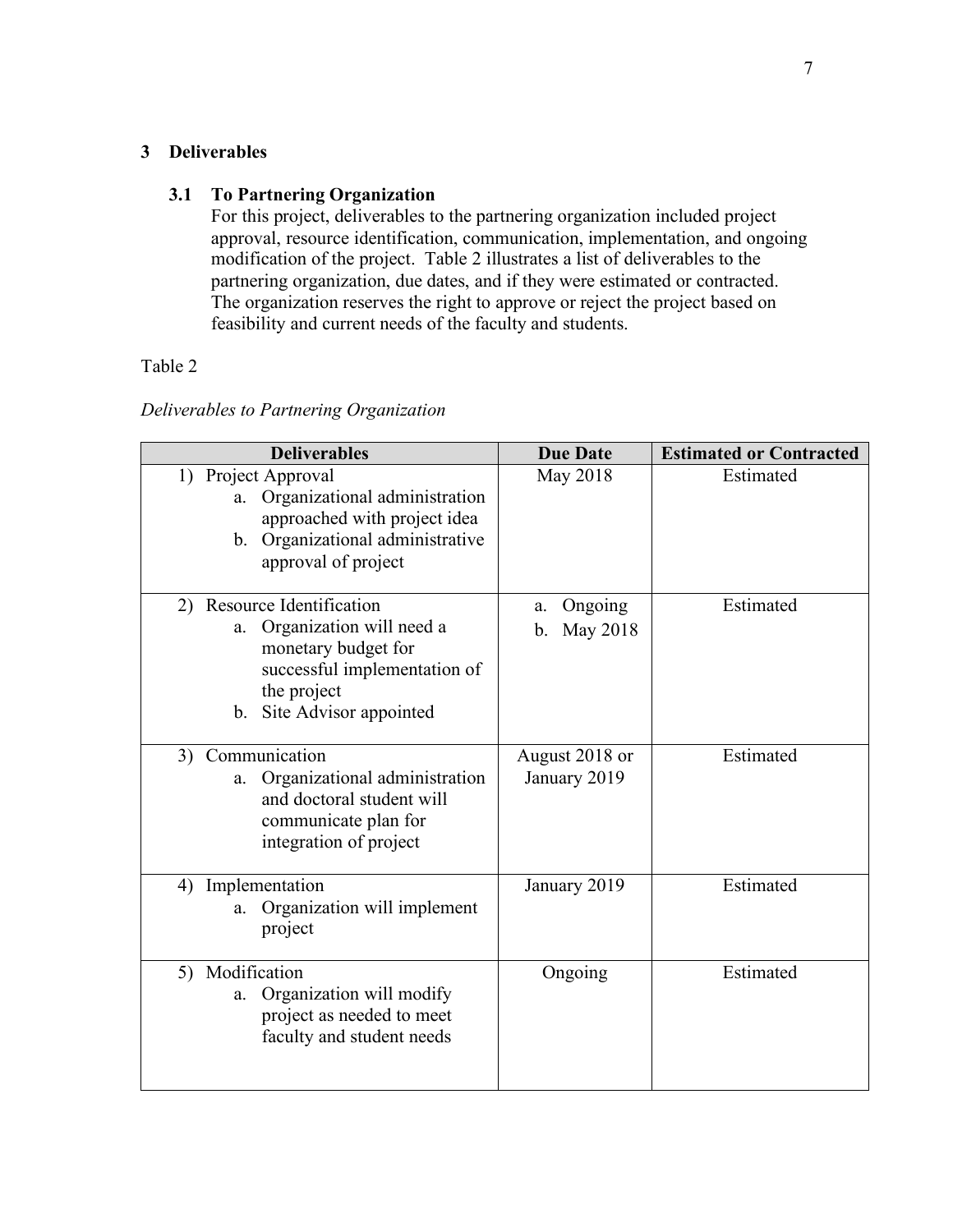## **3.2 From Student**

For this project, deliverables from the student included project development, literature research, communication, and ongoing modification of the project. Table 3 illustrates a list of deliverables to the partnering organization, due dates, and if they were estimated or contracted.

## Table 3

| Deliverables from Student |  |
|---------------------------|--|
|---------------------------|--|

| <b>Deliverables</b>                                                                                                                                                                                                                                    | <b>Due Date</b>                     | <b>Estimated or Contracted</b>         |
|--------------------------------------------------------------------------------------------------------------------------------------------------------------------------------------------------------------------------------------------------------|-------------------------------------|----------------------------------------|
| 1) Project Development<br>Student will complete a<br>a.<br>policy draft for the<br>organization to use for<br>implementation<br>b. Student will discuss project<br>development and<br>feasibility with Site<br><b>Advisor and Consultancy</b><br>Coach | May 2018<br>a.<br>August 2018<br>b. | Estimated                              |
| 2) Literature Research<br>Student will complete a<br>a.<br>comprehensive literature<br>review based on the project<br>topic                                                                                                                            | August 2018                         | Estimated                              |
| Communication<br>3)<br>Student will communicate<br>a.<br>with Site Advisor and<br>Consultancy coach<br>regarding the status of the<br>project, opportunities, and<br>challenges as they develop                                                        | December 2018                       | Estimated                              |
| 4) Modification<br>Student will modify<br>a.<br>original project for<br>implementation on an as<br>needed basis                                                                                                                                        | October 2018                        | Contracted (due to<br>graduation date) |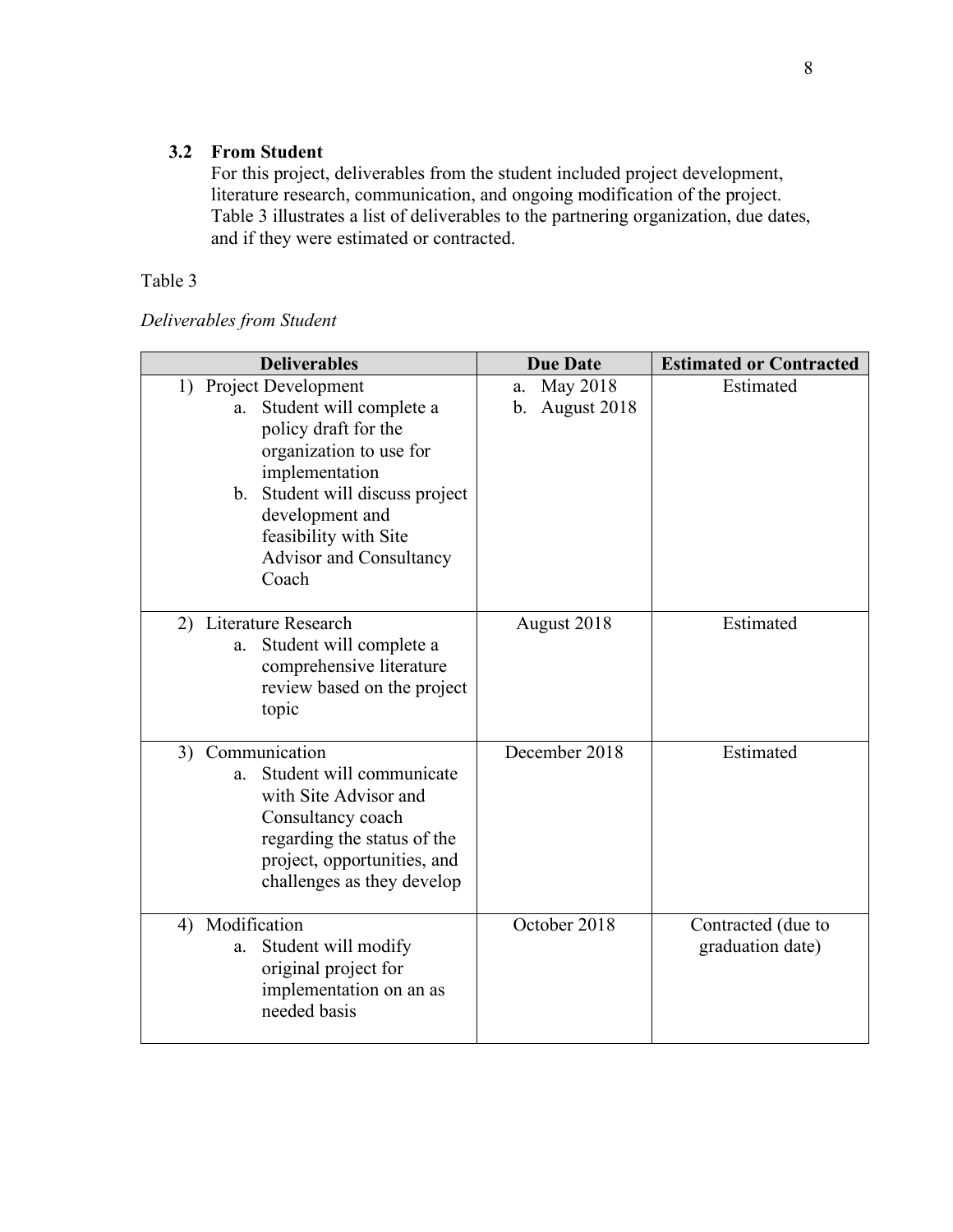#### **4 Project Approach**

#### **4.1 Project Lifecycle Processes**

According to Turner and McCarthy (2017), "Nursing is a demanding profession with prolonged levels of stress.... Increased stress begins in nursing school" (p. 21). The doctoral student experienced a first-hand account of test anxiety related to nursing school due to the stringent policies and demands of the curriculum within a short time period. This experience was influential in the doctoral student's career choice and academic goals. The project began as an informal process during the summer of 2017. Several instructors would allow students to use aromatherapy-based products to assist with managing test anxiety due to the increased stressors associated with a shorter semester. The doctoral student adopted this process moving forward and purchased a variety of lotions for students to use. During this time frame, the doctoral student had an epiphany and began development of the project: "Investigating Aromatherapy as a Test Anxiety Intervention for Undergraduate Students." The idea was discussed with the Hunt School of Nursing Prelicensure Program Chair, then with the Consultancy Coach. A detailed proposal was presented to the Dean of the Hunt School of Nursing and was approved. The doctoral student began an in-depth literature review of articles on the topic of nursing student test anxiety and aromatherapy. In addition, the doctoral student drafted a policy for regulation of aromatherapy and shared it with the Prelicensure Chair. A project Site Advisor was recommended by the Dean of the Hunt School of Nursing. The Site Advisor accepted the request by the doctoral student. The doctoral student provided the Site Advisor with an overview of the consultancy project and the Site Advisor assisted with organizing and submitting appropriate documentation for IRB approval. Anticipated communication will involve follow-up with the Consultancy Coach, follow-up with the Site Advisor, discussion of implementation with the Prelicensure Chair, and discussion of a more formal implementation with the Hunt School of Nursing faculty. It is the desire of the doctoral student that the project will be reviewed, adopted, and implemented by the Hunt School of Nursing to potentially address the need to manage nursing student test anxiety.

#### **4.2 Project Management Processes**

This project has been a mostly independent work of the doctoral student. Some management and guidance has been provided by the Consultancy Coach and Site Advisor. The responsibility of the doctoral student included research, development, and a future presentation. This project may or may not be implemented based on the decision of the Hunt School of Nursing administration and faculty; however, it will be in a presentable format for consideration of implementation. Figure 1 outlines the cycle and management process of the project as conducted by the doctoral student.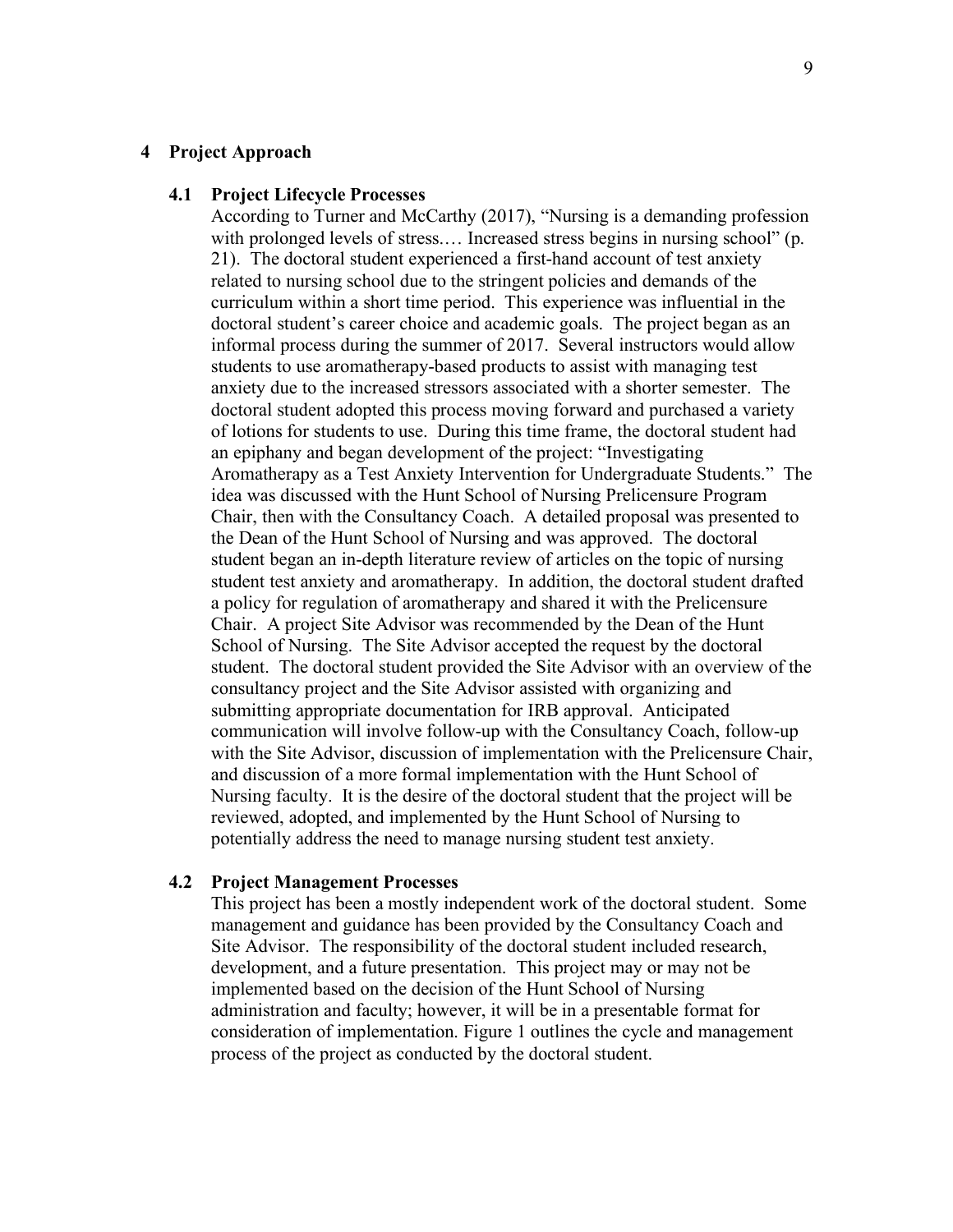

*Figure 1*. Project Management Process. This figure illustrates the management process of the project as anticipated by the doctoral student.

#### **4.3 Project Support Processes**

The doctoral student coordinated with appropriate individuals on an as-needed basis to ensure each component of the consultancy project was completed.

#### **4.4 Organization**

Organization and mapping of the project consisted of connections with the doctoral student and organization as well as oversight by all members of the project team.

#### **4.4.1 Project Team**

There was an informal project organization structure to accomplish work related to completion of the project. The team consisted of the doctoral student, the Site Advisor, the Consultancy Coach, and the organizational administration of the Hunt School of Nursing. The doctoral student was responsible for development and research related to the project. The Site Advisor and Consultancy Coach provided guidance and support to the doctoral student as well as project oversight. Last, the organizational administration reviewed the doctoral student's project proposal and granted approval.

## **4.4.2 Mapping Between the Hunt School of Nursing and Student**

The organization began as an employer of the doctoral student and then became the client of the doctoral student. Although the doctoral student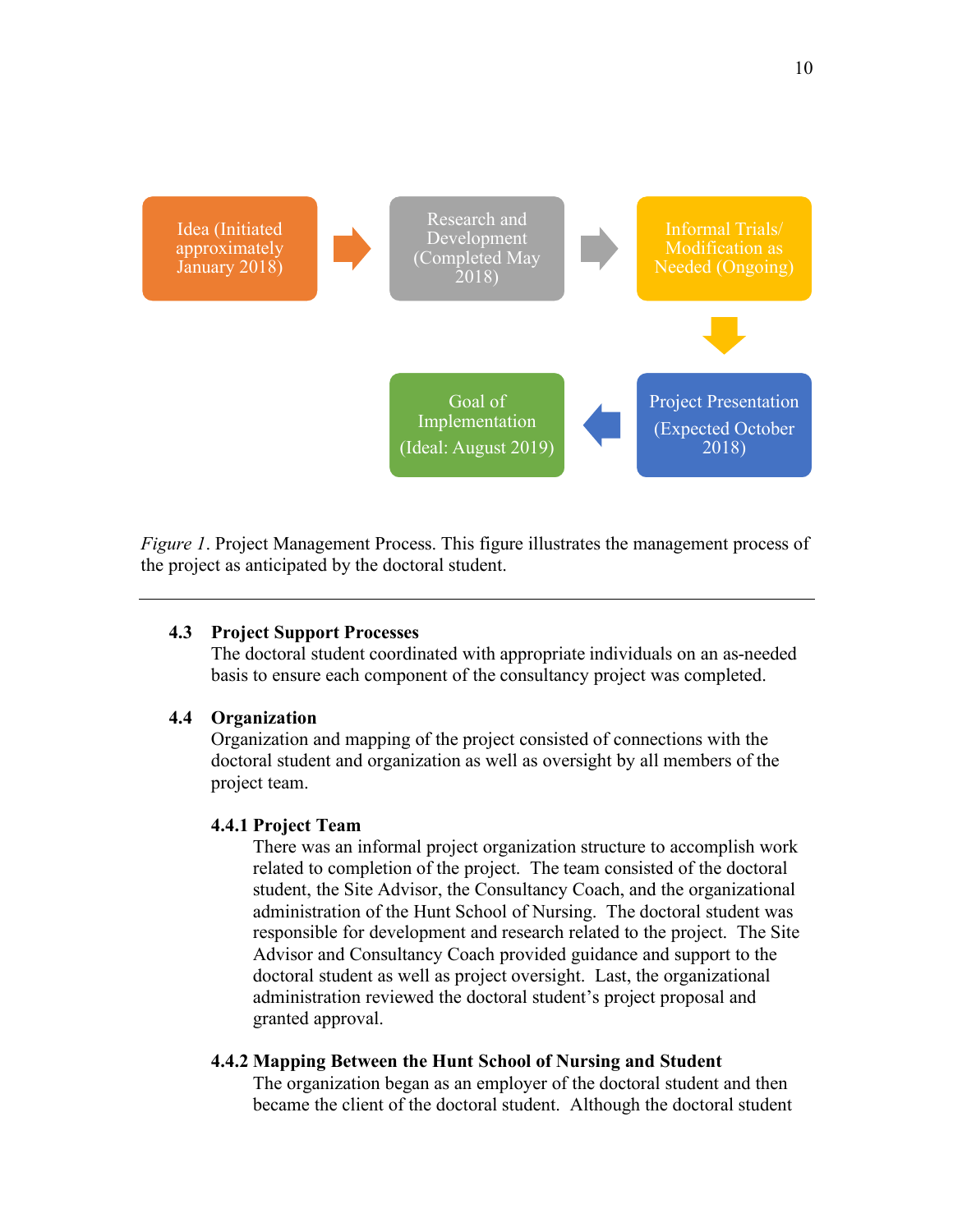remains an employee of the organization, the relationship between the organization mapped into a non-employee pathway/consultant viewpoint to develop the project. Figure 2 outlines the project mapping approach and connection between the Hunt School of Nursing and the doctoral student.



*Figure 2*. Project Mapping Process. This figure illustrates the project mapping approach used by the doctoral student.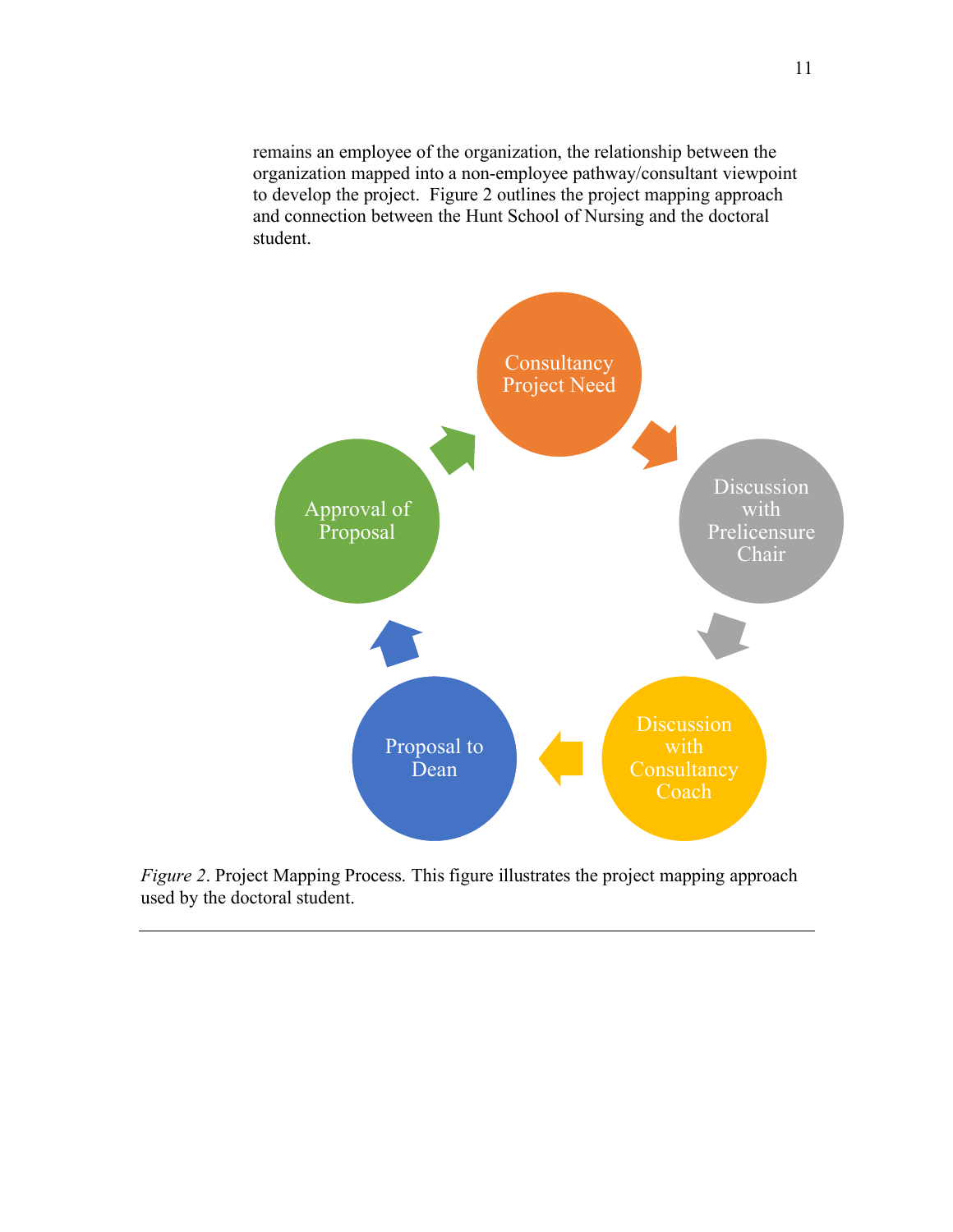## **5 Communications Plan**

During the life cycle of this consultancy project, there were specific individuals with whom the doctoral student needed to communicate. Any potential change introduced within an organization must be supported with effective communication. Table 4 illustrates a detailed communications plan that was used during the project.

## Table 4

## *Communications Plan*

| <b>Stakeholder</b>               | <b>Information</b><br><b>Exchanged</b>                                                                                              | <b>Why Needed</b>                                                                                                                                                                                                        | <b>Due Date</b>                          | <b>Method Obtained</b>                                                                                                      |
|----------------------------------|-------------------------------------------------------------------------------------------------------------------------------------|--------------------------------------------------------------------------------------------------------------------------------------------------------------------------------------------------------------------------|------------------------------------------|-----------------------------------------------------------------------------------------------------------------------------|
| Consultancy<br>Coach             | Milestone<br>$\bullet$<br>feedback<br><b>IRB</b> feedback<br>$\bullet$<br>Project<br>$\bullet$<br>overview<br>Guidance<br>$\bullet$ | Development of<br>$\bullet$<br>project<br>Protection of<br>$\bullet$<br>research subjects<br>Feasibility and<br>$\bullet$<br>relevance of<br>project<br>Support for<br>doctoral student                                  | Ongoing<br>$\bullet$                     | Electronic<br>$\bullet$<br>communication<br>Telephone<br>$\bullet$<br>communication<br>Verbal<br>$\bullet$<br>communication |
| Doctoral<br>Student              | Project idea<br>$\bullet$<br>Research<br>$\bullet$<br>findings<br>Policy draft<br>$\bullet$<br>development                          | Finding an<br>$\bullet$<br>appropriate<br>consultancy<br>project<br>Supporting<br>$\bullet$<br>project scope,<br>goals, life cycle,<br>etc.<br>Assist with<br>preparing for<br>potential<br>implementation<br>of project | Ongoing<br>$\bullet$                     | Electronic<br>$\bullet$<br>communication<br>Telephone<br>$\bullet$<br>communication<br>Verbal<br>$\bullet$<br>communication |
| Organizational<br>Administration | Project<br>$\bullet$<br>approval<br>Policy draft<br>$\bullet$<br>feedback<br>Project<br>$\bullet$<br>implementation                 | Support for<br>٠<br>doctoral student<br>Appropriateness<br>$\bullet$<br>of policy<br>Support for<br>$\bullet$<br>undergraduate<br>nursing students                                                                       | May<br>$\bullet$<br>2018<br>Ongoing<br>٠ | Electronic<br>$\bullet$<br>communication<br>Verbal<br>$\bullet$<br>communication                                            |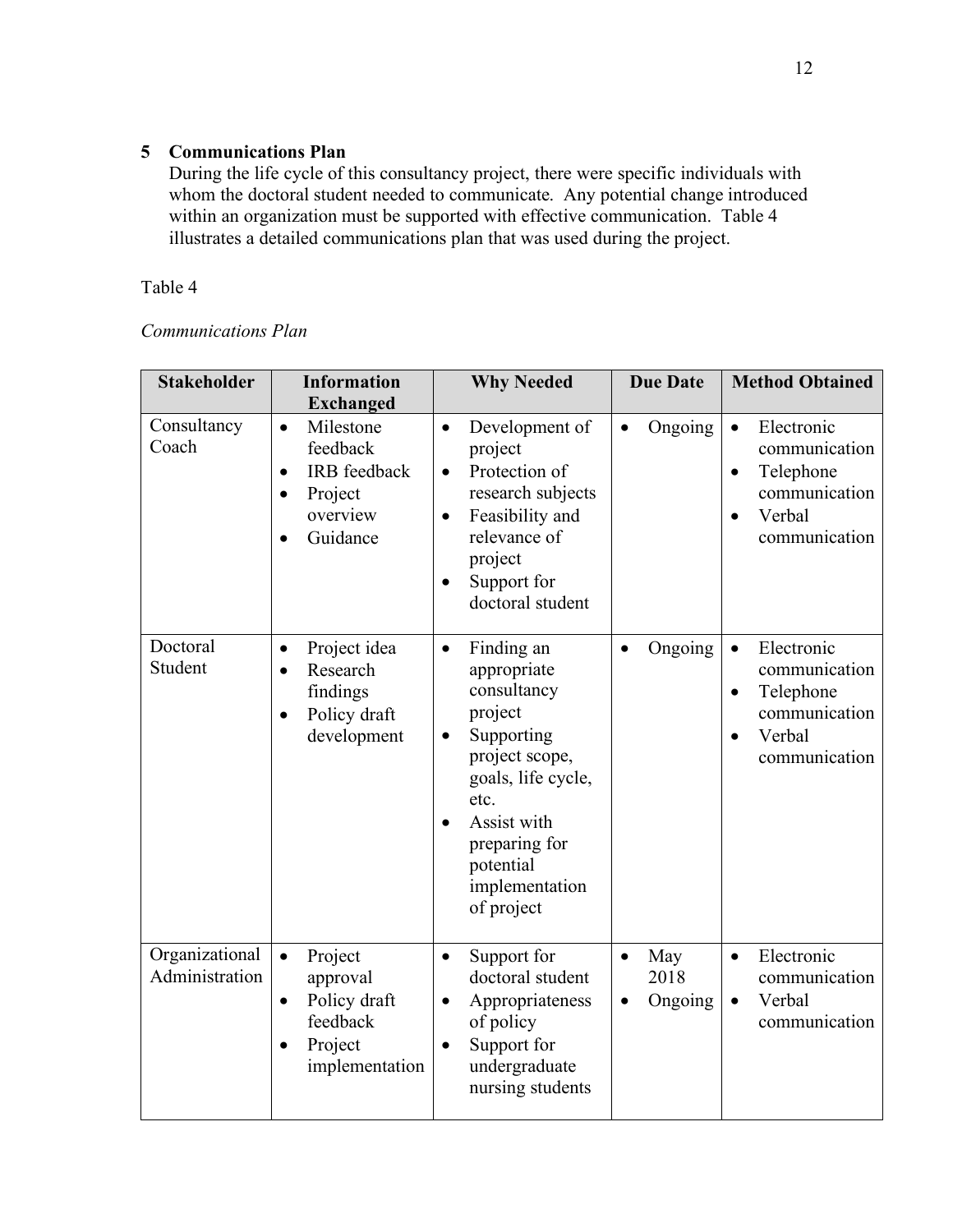| Site Advisor | Milestone<br>feedback<br><b>IRB</b> feedback<br>Project<br>overview<br>Guidance | Development of<br>$\bullet$<br>project<br>Protection of<br>$\bullet$<br>research subjects<br>Feasibility and<br>relevance of<br>project<br>Support for<br>doctoral student | May<br>$\bullet$<br>2018<br>Ongoing | Electronic<br>$\bullet$<br>communication<br>Telephone<br>communication<br>Verbal<br>communication |
|--------------|---------------------------------------------------------------------------------|----------------------------------------------------------------------------------------------------------------------------------------------------------------------------|-------------------------------------|---------------------------------------------------------------------------------------------------|
|--------------|---------------------------------------------------------------------------------|----------------------------------------------------------------------------------------------------------------------------------------------------------------------------|-------------------------------------|---------------------------------------------------------------------------------------------------|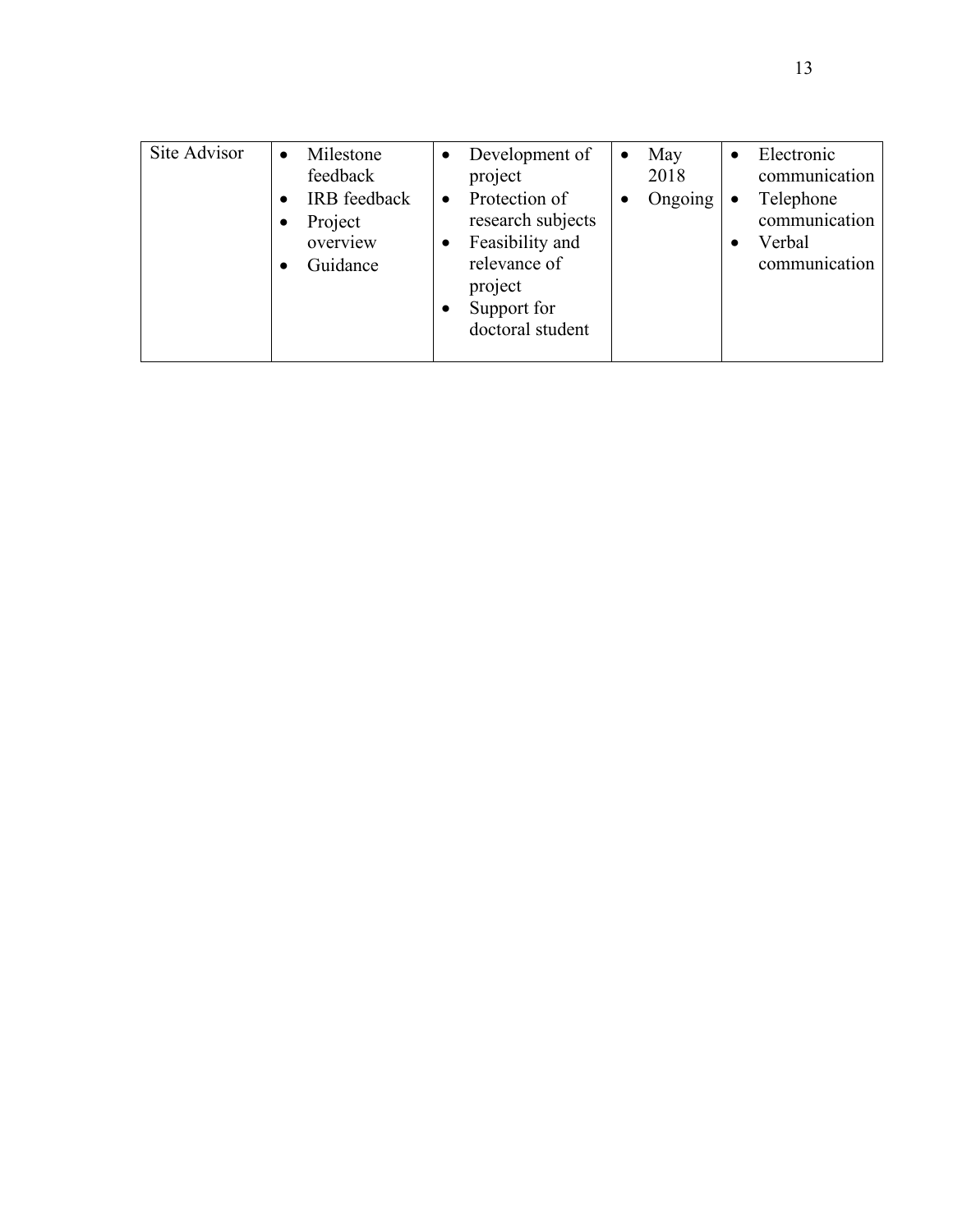## **6 Work Plan**

During the life cycle of this project, there were multiple tasks undertaken and delegated as appropriate. In addition, there were multiple resources used to facilitate the work plan of this project. Overall, a dynamic combination of resources and work made the development of the project possible.

## **6.1 Work Breakdown Structure**

Throughout the project, work needed to be monitored and controlled. Figure 3 illustrates the work breakdown structure used for the "Investigating Aromatherapy as a Test Anxiety Intervention for Undergraduate Students" project.



*Figure 3*. Work Breakdown Structure. This figure illustrates the work breakdown structure used for the project.

## **6.2 Resources**

Some resources the project required included the following: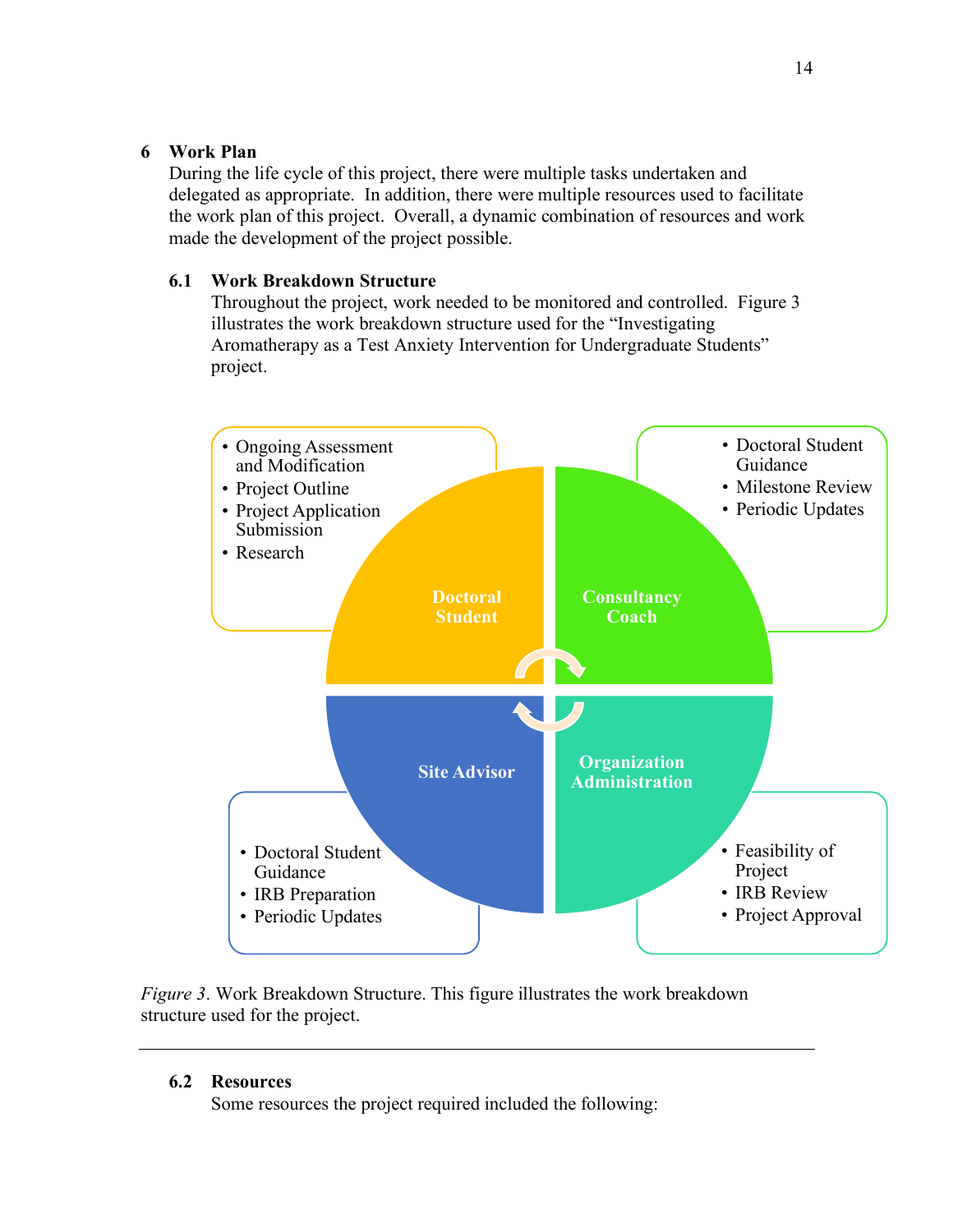- 1) Acquisition of Resources: To trial the project on an informal basis, aromatherapy lotions were needed
	- 2) Consultancy Coach Involvement: To monitor the development of the project, the doctoral student required communication with the assigned Consultancy Coach
	- 3) Doctoral Student Engagement: For research and development of the project, the doctoral student was required to identify a project need and be committed and engaged to overseeing project completion
	- 4) Site Advisor Involvement: To monitor the development of the project, the doctoral student required acquisition of and communication with the Site Advisor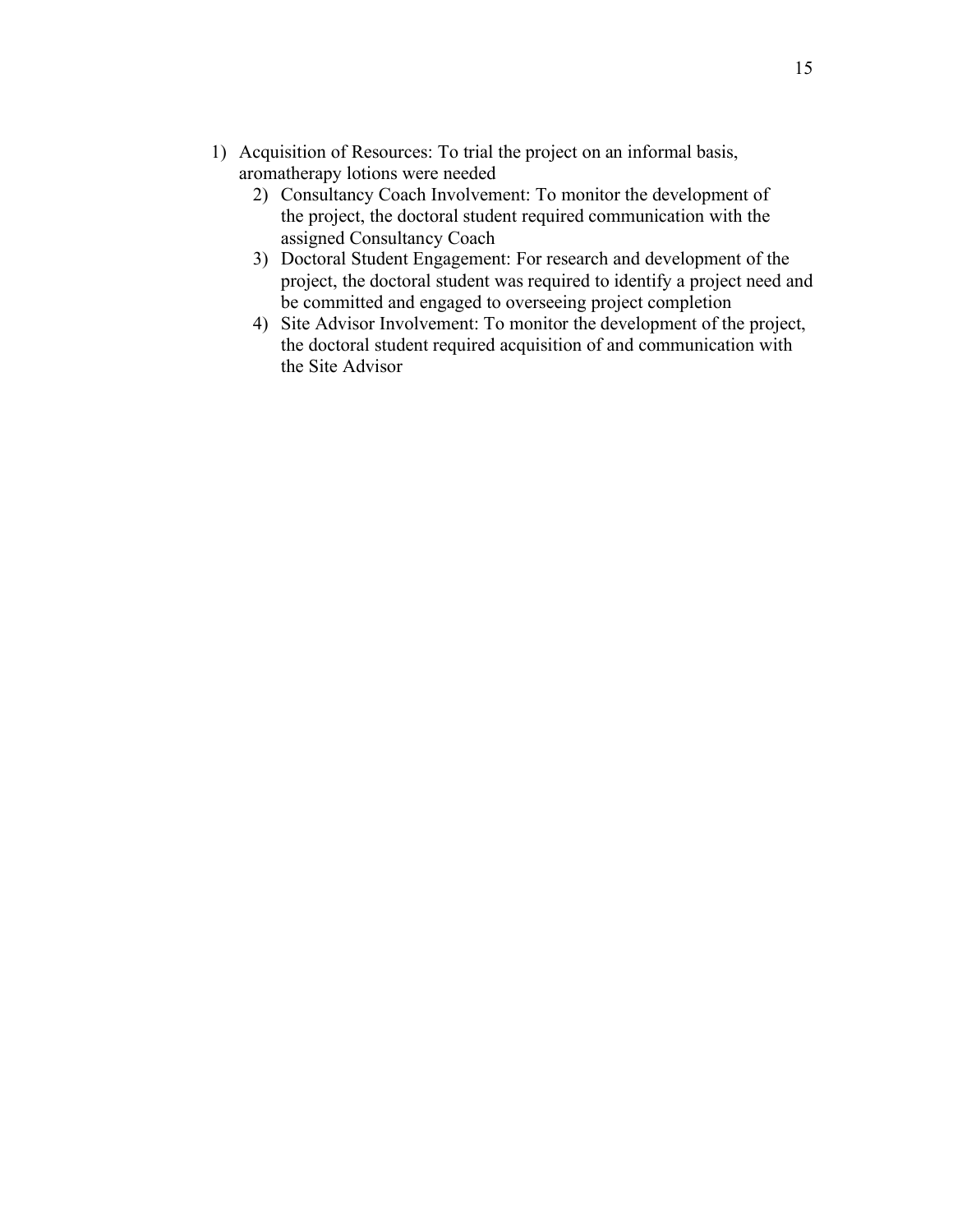## **7 Milestones**

The planning process for this project began in January 2018. Table 5 illustrates a list of milestones and tracking information associated with each of the milestones as they developed.

Table 5

## *Milestone Tracking*

| <b>Milestone</b> | <b>Title</b>                                                         | <b>Forecast</b>          |
|------------------|----------------------------------------------------------------------|--------------------------|
| <b>Number</b>    |                                                                      | <b>Date</b>              |
| 1                | <b>Consultancy Concept and Purpose</b>                               | January 2018             |
| $\overline{2}$   | <b>Consultancy SMART Objectives</b>                                  | January 2018             |
| 3                | Scope, Boundaries, Organizations, Processes, and Systems<br>Impacted | May 2018                 |
| $\overline{4}$   | Summary of the Business Benefits                                     | May 2018                 |
| 5                | <b>Risk Assessment</b>                                               | May 2018                 |
| 6                | Summary of the Key Facts                                             | August 2018              |
| $\overline{7}$   | Outline of Project Plan                                              | August 2018              |
| 8                | <b>Budget Estimate</b>                                               | August 2018              |
| 9                | <b>Quality Assurance Plan</b>                                        | August 2018              |
| 10               | Track and Document Overall Plan Performance                          | December<br>2018/Ongoing |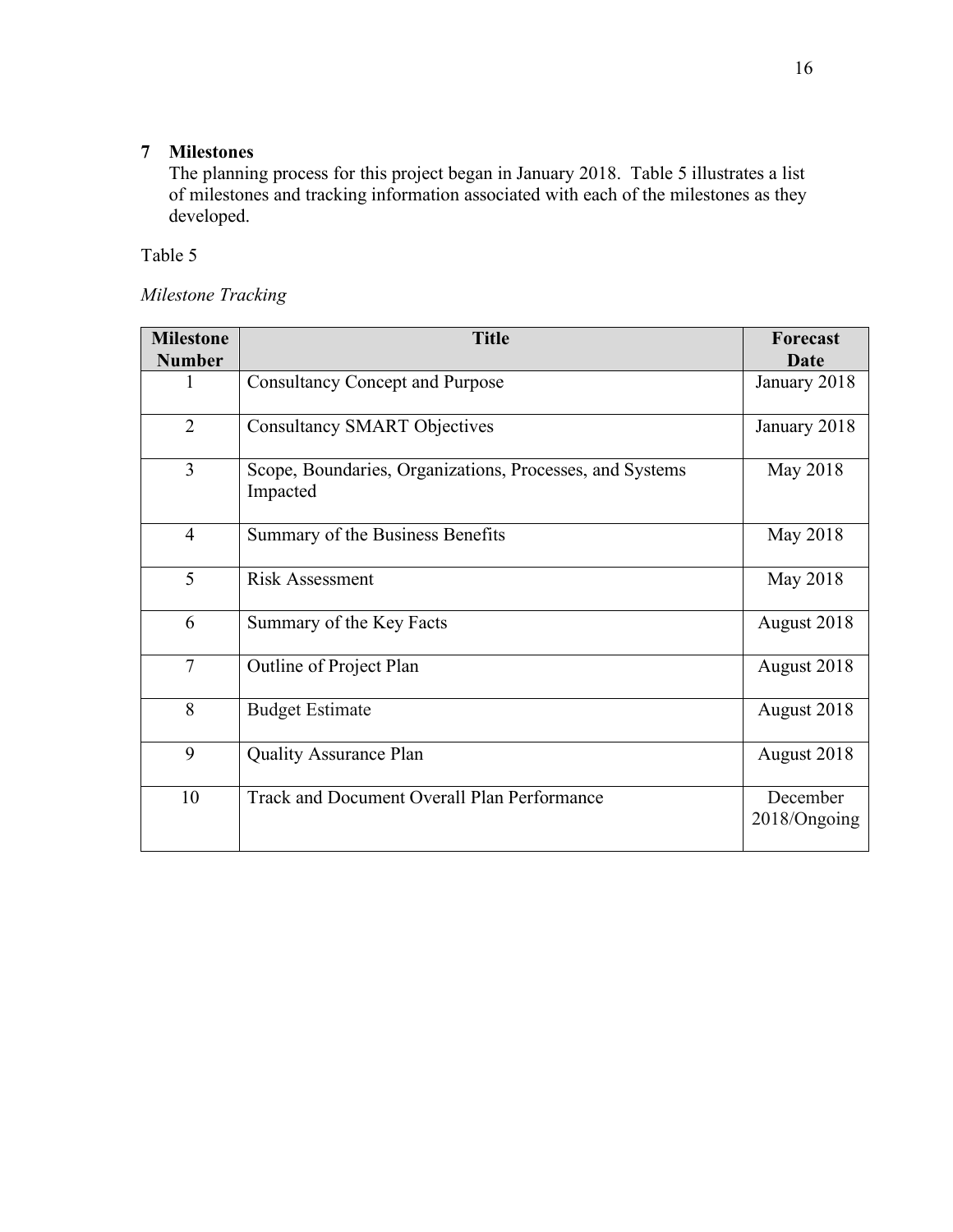#### **8 Metrics and Results**

A proposal for a formal study for this project was submitted by the doctoral student and Site Advisor to the Institutional Review Board (IRB) in May 2018. The project was rejected by the IRB in June 2018 due to concerns related to the use of scents and sample contamination due to previous exposure to the scents and previous experience of the proposed sample having the doctoral student as an instructor, thus, there is no significant quantitative or qualitative data to report for the project; however, there is a specific research methodology which would be beneficial for the Hunt School of Nursing to use to evaluate the effectiveness of aromatherapy. This study would use a pretest-posttest design, using both quantitative and qualitative data, to determine stress levels of undergraduate students and the effectiveness of aromatherapy as an intervention for test anxiety. Participants would be asked to complete the Westside Test Anxiety Scale (Appendix A-2) and an Aromatherapy Follow-Up Questionnaire (Appendix A-3) created by the doctoral student. The Westside Test Anxiety Scale consists of 10 items. Questions are answered on a 5-point Likert scale with answers ranging from *extremely to always true* to *not at all or never true*. The total score is added up and divided by 10. The resulting score is the Test Anxiety Score. Scores are interpreted as follows:

- 1.0—1.9 Comfortably low test anxiety
- 2.0—2.5 Normal or average test anxiety
- 2.5—2.9 High normal test anxiety
- 3.0—3.4 Moderately high (some items rated 4=high)
- 3.5—3.9 High test anxiety (half or more of the items rated 4=high)
- 4.0—5.0 Extremely high anxiety (items rated 4=high and 5=extreme)

Reliability and validity information was not available for this tool, though the author reports it has "high face validity" (Driscoll, n.d., p. 2). The original planned study consisted of a convenience sample of 13 Accelerated Bachelor of Science in Nursing (ABSN) students enrolled in NUR 461, an undergraduate nursing course, at Gardner-Webb University. These students were in their final semester and would have graduated in August 2018; however, the study was not completed due to previously stated IRB concerns. Thus, a modified study could be used by the organization to determine the following: (a) Do undergraduate nursing students experience test anxiety? and (b) Is aromatherapy an appropriate intervention for the management of test anxiety for undergraduate nursing students?

The study would consist of three parts:

• Part 1: Students enrolled in undergraduate nursing courses would be invited to participate in the study. The Hunt School of Nursing Undergraduate Team could decide which course to complete the research (i.e., one first-year course and one second-year course) to include as many participants as possible. At the end of a lecture, the faculty researcher would explain the purpose of the research study and provide Informed Consent. Students willing to participate would be asked to complete the Westside Text Anxiety Scale. The faculty researcher would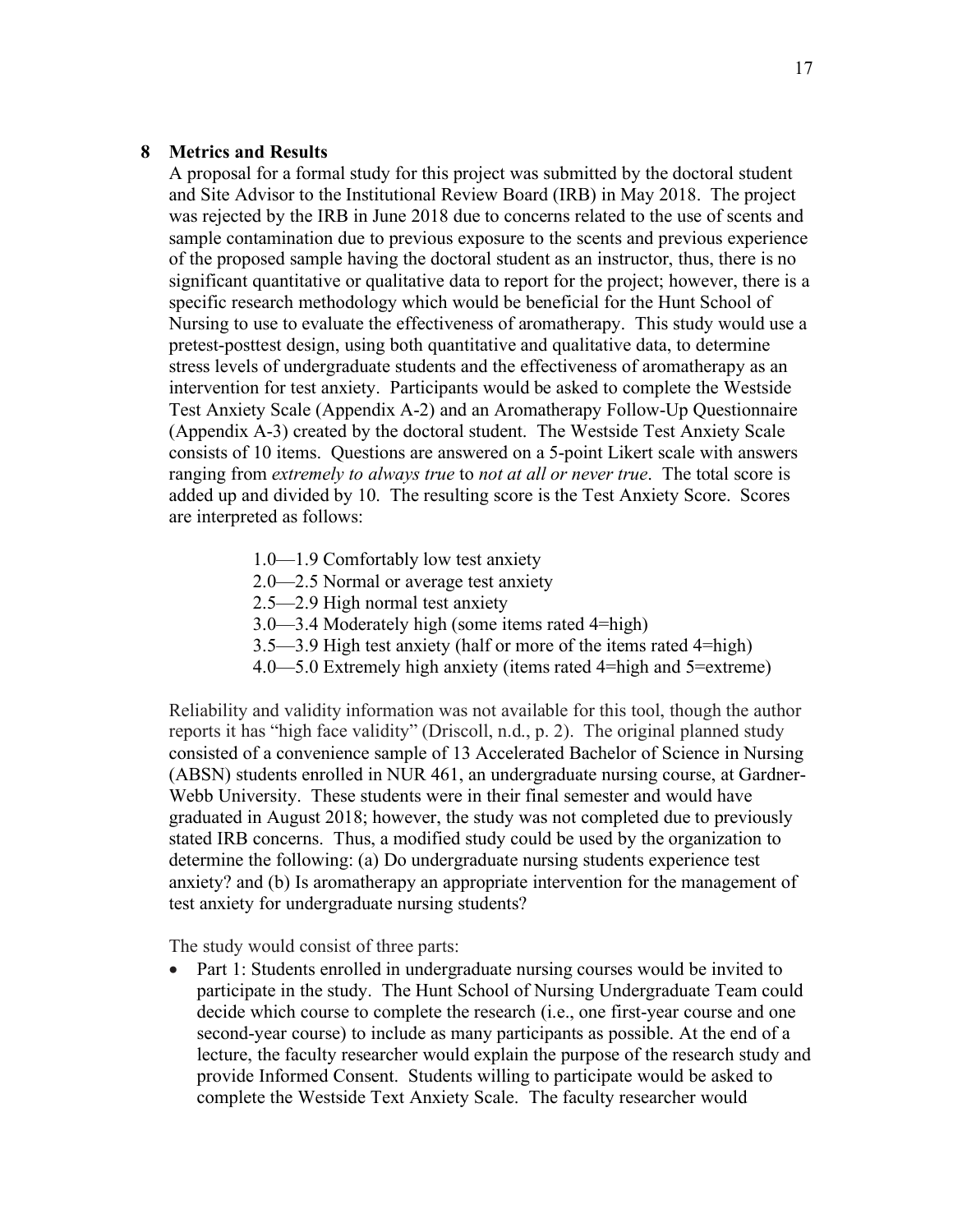distribute the scale and place an empty envelope at the front of the classroom for students to return completed or blank surveys. The faculty researcher and course professor would leave the room during this process. Aromatherapy lotions would be left in the classroom, so students could sample lotions as desired. This session would occur approximately one week prior to the first exam.

- Part 2: On test days, the faculty researcher would place the aromatherapy lotions at the front of the classroom. Students could select and apply their preferred scent as desired. The faculty researcher would not be present and would not know which students choose to apply the aromatherapy lotions.
- Part 3: Following completion of either the last unit exam or final exam, the faculty researcher would distribute the Westside Test Anxiety Scale and an Aromatherapy Follow-Up Questionnaire. The faculty researcher would distribute both documents and place an empty envelope at the front of the classroom for students to return completed or blank surveys. The faculty researcher would leave the room during this process. Following completion of the study, data would be collected, analyzed, and reported.

There are minimum to no risks to subjects in this research study. Mild test anxiety may occur related to eliciting perceptions of student text anxiety levels. Any student who exhibited anxiety or stress related to completion of the survey would be directed to contact the Gardner-Webb Counseling Center at 704-406-4103. Additionally, students with allergies or sensitivities to scents, such eucalyptus, lavender, or any other sensitivities related to scents would be advised to avoid participation in this study. Students would be warned of the risk of participating if they have allergies or sensitivities to scents. Aromatherapy lotions would be made available to students prior to the first day of testing, so students could test lotions for sensitivities, if desired. Any student who experienced an allergic reaction should wash the lotion off immediately and contact their healthcare provider. This research would not involve deception nor incentives of any kind. Participation in this study would be voluntary. Completion of the survey would also be anonymous, and participants who chose not to participate could submit a blank survey. Students would be informed that survey responses would have no effect on their course grade and choosing not to participate would have no effect on their course grade. In order to protect research subjects, students could be surveyed by an instructor other than the assigned course professor. Surveys would be reviewed at the end of each semester by the organizational administration or course professors and then destroyed. The undergraduate team and Hunt School of Nursing as a whole could then decide to adopt the program or modify it as necessary. This program would have future potential for adoption by the Hunt School of Nursing Graduate Team and Gardner-Webb University as a whole.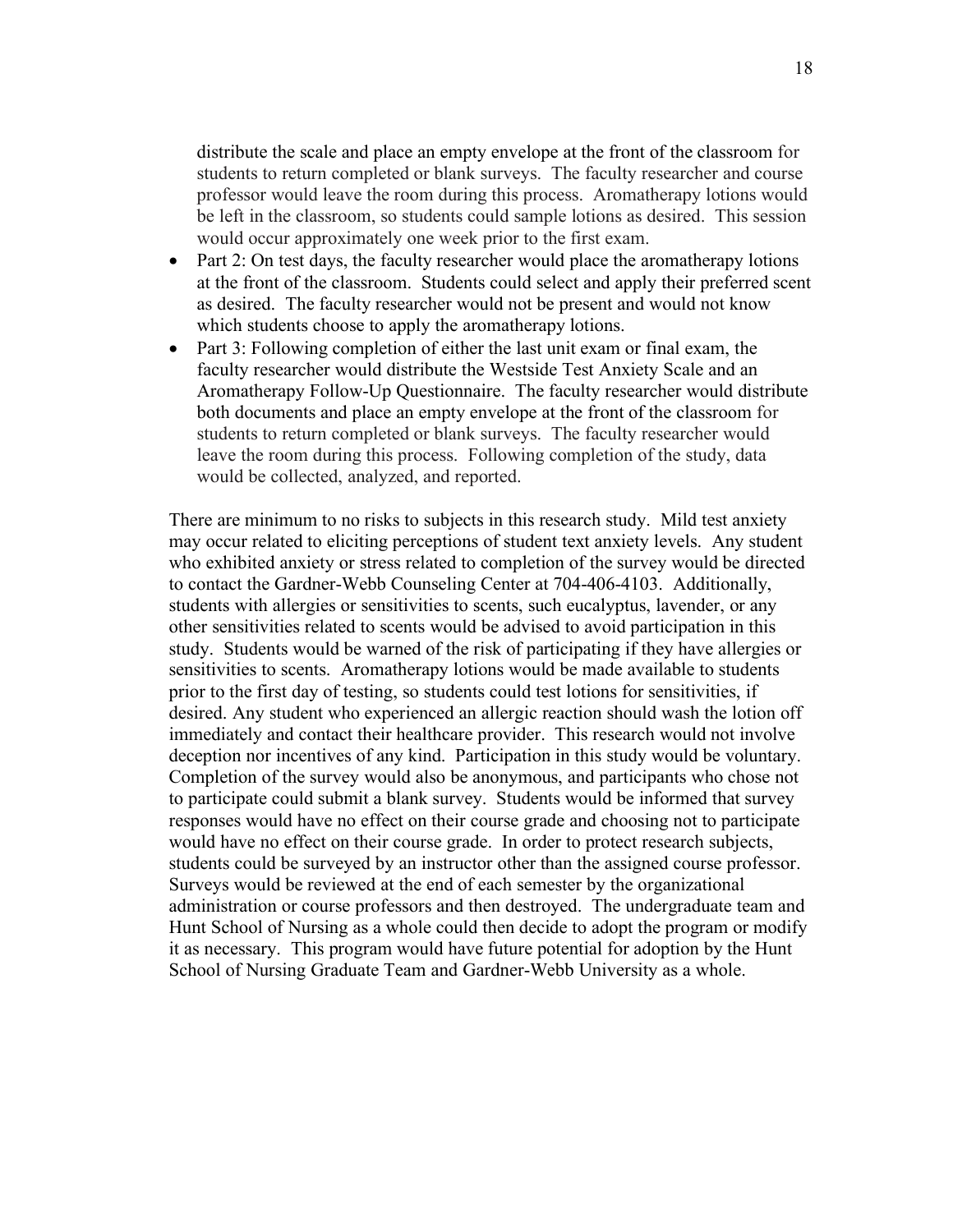## **9 Risks, Constraints, Assumptions**

#### **9.1 Risks**

 There are certain risks that can be associated with organizational change or researching improvement measures. These risks must be identified, a plan must be developed for both mitigation and contingency, and the impact and the likelihood of occurrence must be considered. Table 6 illustrates a risk analysis associated with the project.

## Table 6

#### *Risk Analysis*

| <b>Risk</b><br><b>Description</b>        | <b>Mitigation Plan</b>                                                                                                                                                      | <b>Contingency Plan</b>                                                                                                                                                                                                                                                                  | Impact                                                                                                                                                                                         | Likelihood<br>of<br>Occurrence |
|------------------------------------------|-----------------------------------------------------------------------------------------------------------------------------------------------------------------------------|------------------------------------------------------------------------------------------------------------------------------------------------------------------------------------------------------------------------------------------------------------------------------------------|------------------------------------------------------------------------------------------------------------------------------------------------------------------------------------------------|--------------------------------|
| Mild Test<br>1)<br>Anxiety               | Not applicable<br>$\bullet$<br>(students may<br>either have or<br>not have test<br>anxiety)                                                                                 | Any student that<br>$\bullet$<br>exhibited anxiety<br>or stress related to<br>completion of the<br>survey would be<br>directed to<br>contact the<br>Gardner-Webb<br>Counseling<br>Center<br>Non-symptom<br>$\bullet$<br>associated test<br>anxiety would not<br>be shared or<br>reported | Students with<br>$\bullet$<br>high levels of<br>test anxiety<br>could be<br>identified and<br>treated early to<br>help facilitate<br>their success in<br>undergraduate<br>nursing<br>education | High                           |
| Failure to<br>2)<br>Approve<br>the Study | Consider any<br>$\bullet$<br>anticipated<br>risks for<br>human subjects<br>Work with Site<br>$\bullet$<br>Advisor and<br>Consultancy<br>Coach to<br>anticipate<br>obstacles | Modify the study<br>$\bullet$<br>for the<br>organization to<br>consider personal<br>implementation                                                                                                                                                                                       | Students would<br>$\bullet$<br>not have the<br>opportunity to<br>participate in<br>aromatherapy<br>sessions to<br>assist with<br>managing test<br>anxiety                                      | Medium                         |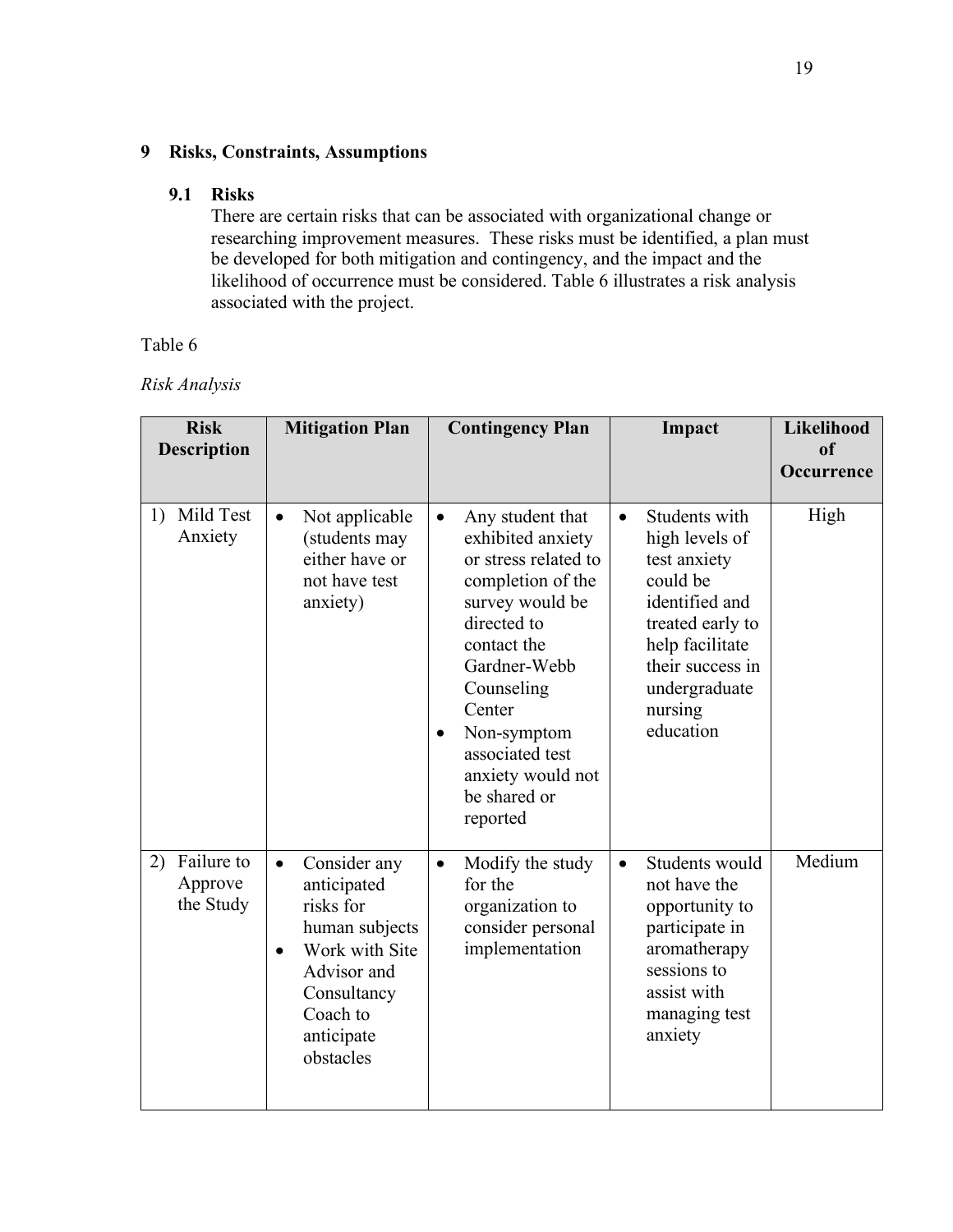|    | 3) Local<br>Skin<br>Reaction<br>or<br>Systemic<br>Reaction      | $\bullet$<br>$\bullet$ | Assess student<br>allergies prior<br>to testing<br>scents<br>Warn students<br>of potential<br>skin reaction<br>Implement and<br>follow the<br>Hunt School of<br><b>Nursing</b><br>Aromatherapy<br>Policy | $\bullet$<br>$\bullet$ | Ensure viability<br>and safety of the<br>student(s)<br>impacted<br>Refer any<br>student(s)<br>impacted to their<br>primary care<br>provider or in<br>emergency cases,<br>contact<br>Emergency<br><b>Medical Services</b><br>(EMS)<br>immediately | $\bullet$ | Depending on<br>the severity of<br>the reaction, a<br>student may<br>need to wash<br>the affected<br>area, see their<br>primary care<br>physician, or a<br>faculty<br>member may<br>need to contact<br><b>EMS</b> | Medium |
|----|-----------------------------------------------------------------|------------------------|----------------------------------------------------------------------------------------------------------------------------------------------------------------------------------------------------------|------------------------|--------------------------------------------------------------------------------------------------------------------------------------------------------------------------------------------------------------------------------------------------|-----------|-------------------------------------------------------------------------------------------------------------------------------------------------------------------------------------------------------------------|--------|
| 4) | Negative<br>Perception<br>of<br>Aromathe<br>rapy by<br>Faculty  | $\bullet$              | Assess faculty<br>perceptions of<br>aromatherapy<br>in an open-<br>group setting                                                                                                                         | $\bullet$              | Complete<br>individual and<br>group brain-<br>storming sessions<br>to investigate<br>different methods<br>for managing test<br>anxiety                                                                                                           | $\bullet$ | If faculty are<br>opposed to<br>trialing<br>aromatherapy,<br>then success<br>may decrease<br>and students<br>may not<br>receive<br>anticipated<br>benefits of<br>managing test<br>anxiety                         | Low    |
| 5) | Negative<br>Perception<br>of<br>Aromathe<br>rapy by<br>Students |                        | Assess student<br>perceptions of<br>aromatherapy<br>in an<br>anonymous<br>survey format                                                                                                                  | $\bullet$              | Complete<br>individual and<br>group brain-<br>storming sessions<br>to investigate<br>different methods<br>for managing test<br>anxiety                                                                                                           | $\bullet$ | If students are<br>opposed to<br>using<br>aromatherapy,<br>then success<br>may decrease<br>and students<br>may not<br>receive<br>anticipated<br>benefits of<br>managing test<br>anxiety                           | Low    |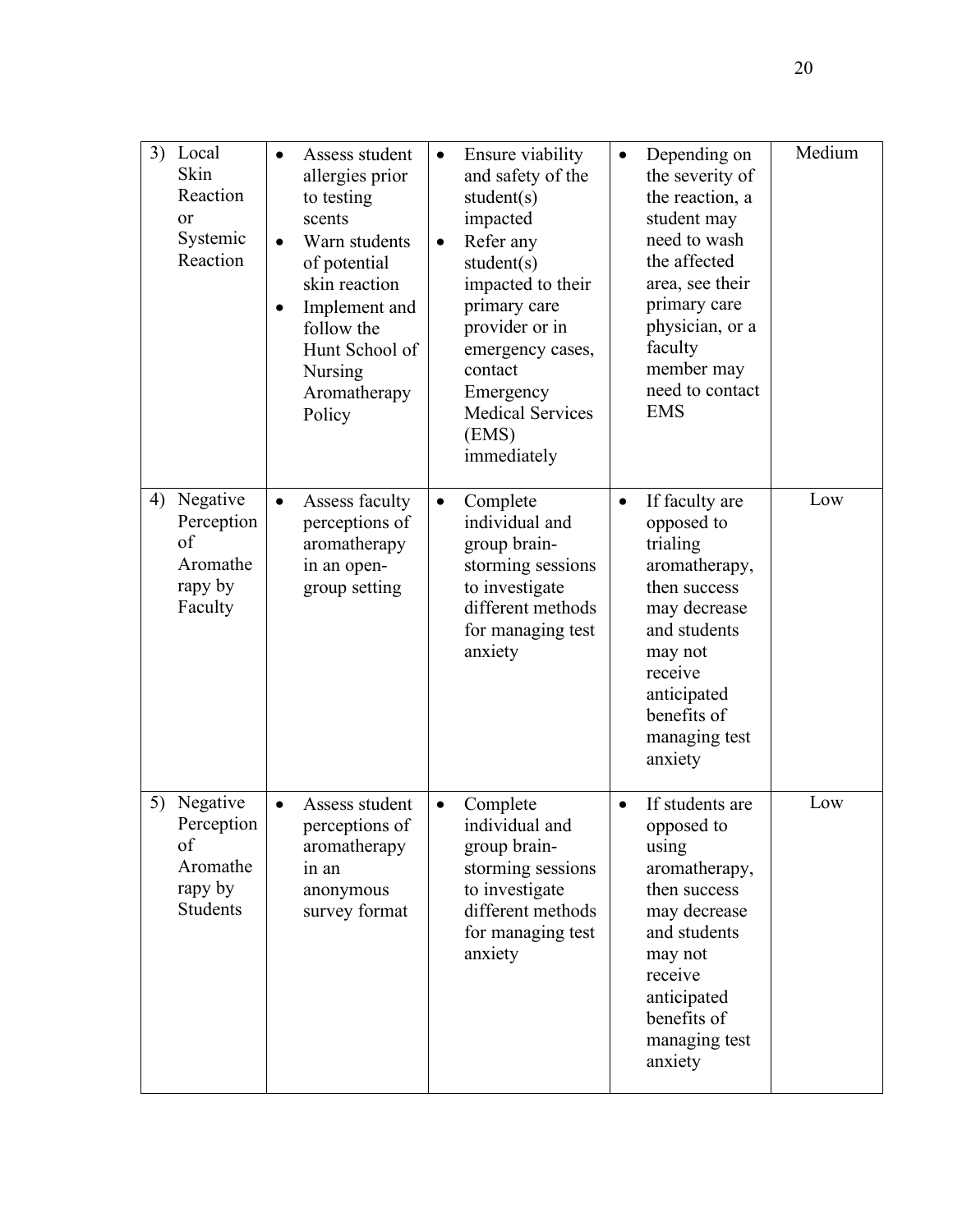## **9.2 Constraints**

Some constraints under which the project operated included the following:

- 1) Approval: The project was approved by the Hunt School of Nursing Dean; however, further approval for data metrics would be necessary from the IRB.
- 2) Faculty: Prior to implementation of an organizational change, perceptions and opinions should be explored and considered. Also, the health and safety of faculty should be considered (i.e., sensitivities to scents).
- 3) Funding: There is no current budget or funding for this project. Initiation would be a personal out-of-pocket cost for the doctoral student.
- 4) Students: Prior to implementation of an organizational change, as stakeholders, perceptions and opinions of students should be explored and considered. Also, the health and safety of students should be considered (i.e., sensitivities to scents).
- 5) Time: Time constraints related to the project application and approval were necessary. The project application required documents were necessary to submit to the Dean by April 2018. The IRB documents were necessary to submit to the Hunt School of Nursing committee by May 2018.

## **9.3 Assumptions**

During the research process, five assumptions were identified that are necessary to consider in terms of success or failure of the project. Table 7 illustrates these assumptions as well as documentation and support of the assumptions.

## Table 7

| Documented Assumptions |  |
|------------------------|--|
|------------------------|--|

| <b>Assumptions</b>                                                                | <b>Documentation and Support</b>                                                                                                                                                                                                                                                                                                                                                                                                                                                                                                                                                                                    |
|-----------------------------------------------------------------------------------|---------------------------------------------------------------------------------------------------------------------------------------------------------------------------------------------------------------------------------------------------------------------------------------------------------------------------------------------------------------------------------------------------------------------------------------------------------------------------------------------------------------------------------------------------------------------------------------------------------------------|
| Adoption by the Hunt<br>1)<br>School of Nursing and<br>Gardner-Webb<br>University | Adoption may be supported by organizational research and<br>$\bullet$<br>previous findings from the literature<br>According to Floyd (2011), "The mental health of university<br>students is a topic of increasing concern throughout the<br>world" $(p. 29)$<br>Further, "The extent of the effect that depression, anxiety,<br>and stress have on grade point average (GPA) is unclear"<br>(Floyd, 2011, p. 29)<br>Thus, the potential issue of undergraduate and/or graduate<br>$\bullet$<br>student test anxiety may be a phenomenon experienced across<br>the university and should be addressed if applicable |
| 2) Faculty Involvement                                                            | Some faculty have been using various forms of aromatherapy<br>$\bullet$<br>(e.g. diffusion, essential oils, lotion application, etc.) on an<br>informal basis                                                                                                                                                                                                                                                                                                                                                                                                                                                       |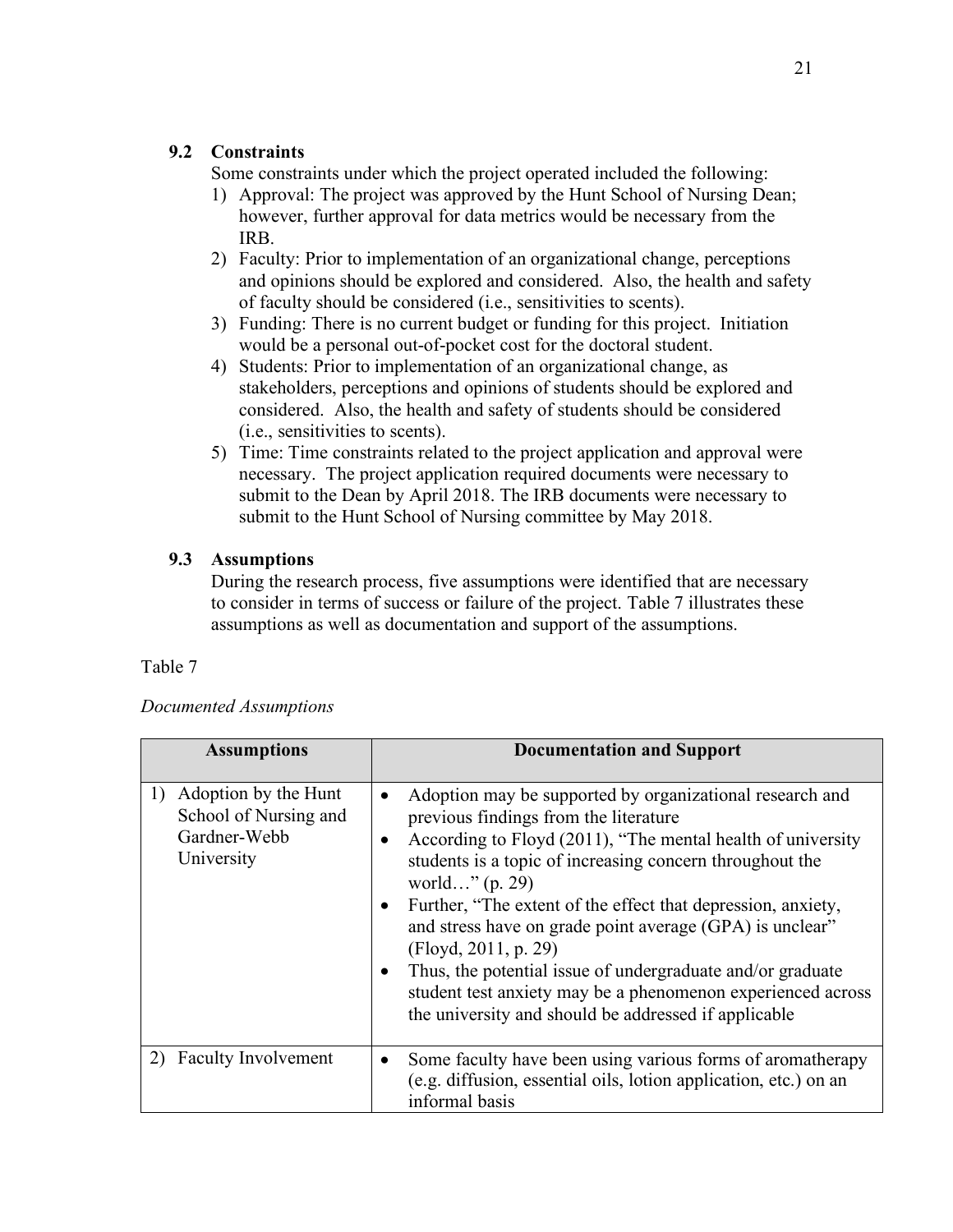|                                              | Consistency across the nursing programs and faculty usage<br>$\bullet$<br>would be ideal because "Test anxiety usually emerges from<br>the highly structured processes of assessment and testing of<br>student performance across the entire nursing school<br>curriculum" (Gibson, 2014, p. 267)<br>In addition, "When test anxiety is present, learning and<br>٠<br>performance is challenged, and more interventions should be<br>developed to decrease this problem" (Gibson, 2014, p. 275)<br>If test anxiety is not properly managed, nursing students may<br>$\bullet$<br>ultimately be unsuccessful passing the National Council<br>Licensure Examination for Registered Nurses (NCLEX-<br>RN@<br>Decreased pass rates for the NCLEX-RN® could affect<br>$\bullet$<br>accreditation for the undergraduate nursing programs |
|----------------------------------------------|------------------------------------------------------------------------------------------------------------------------------------------------------------------------------------------------------------------------------------------------------------------------------------------------------------------------------------------------------------------------------------------------------------------------------------------------------------------------------------------------------------------------------------------------------------------------------------------------------------------------------------------------------------------------------------------------------------------------------------------------------------------------------------------------------------------------------------|
| Rejection by the Faculty<br>3)               | Faculty resistance may be related to personal sensitivities to<br>$\bullet$<br>scents, personal perceptions of aromatherapy, or resistance to<br>change<br>To assist with faculty resistance, the doctoral student could<br>$\bullet$<br>share a study by Floyd (2011), which notes "It is of utmost<br>importance to identify the emotional challenges students face<br>today in higher education" (p. 29). Further, "One of these<br>challenges involves recognizing students with stressors that<br>may occur during enrollment in a nursing program at a<br>university" (Floyd, 2011, p. 29)                                                                                                                                                                                                                                   |
| Rejection of the Study<br>4)                 | Proper approval of a research study is necessary to protect the<br>$\bullet$<br>research participants, researcher(s), and organization<br>The doctoral student anticipated that rejection may be a<br>٠<br>possibility due to the nature of the study and exposure to<br>various scents (i.e. allergies or sensitivities)<br>The project was later rejected by the IRB in June 2018 due to<br>concerns related to the use of scents and sample<br>contamination due to previous exposure to the scents and<br>previous experience of the proposed sample having the<br>doctoral student as an instructor.<br>The project in its entirety may be rejected for implementation<br>by the Hunt School of Nursing administration due to<br>limitations related to cost and faculty/student allergies (Quinn<br>& Peters, 2017)          |
| Student(s) Inability to<br>5)<br>Participate | Due to the wide range of scents and allergies to scents,<br>$\bullet$<br>student participation may be affected                                                                                                                                                                                                                                                                                                                                                                                                                                                                                                                                                                                                                                                                                                                     |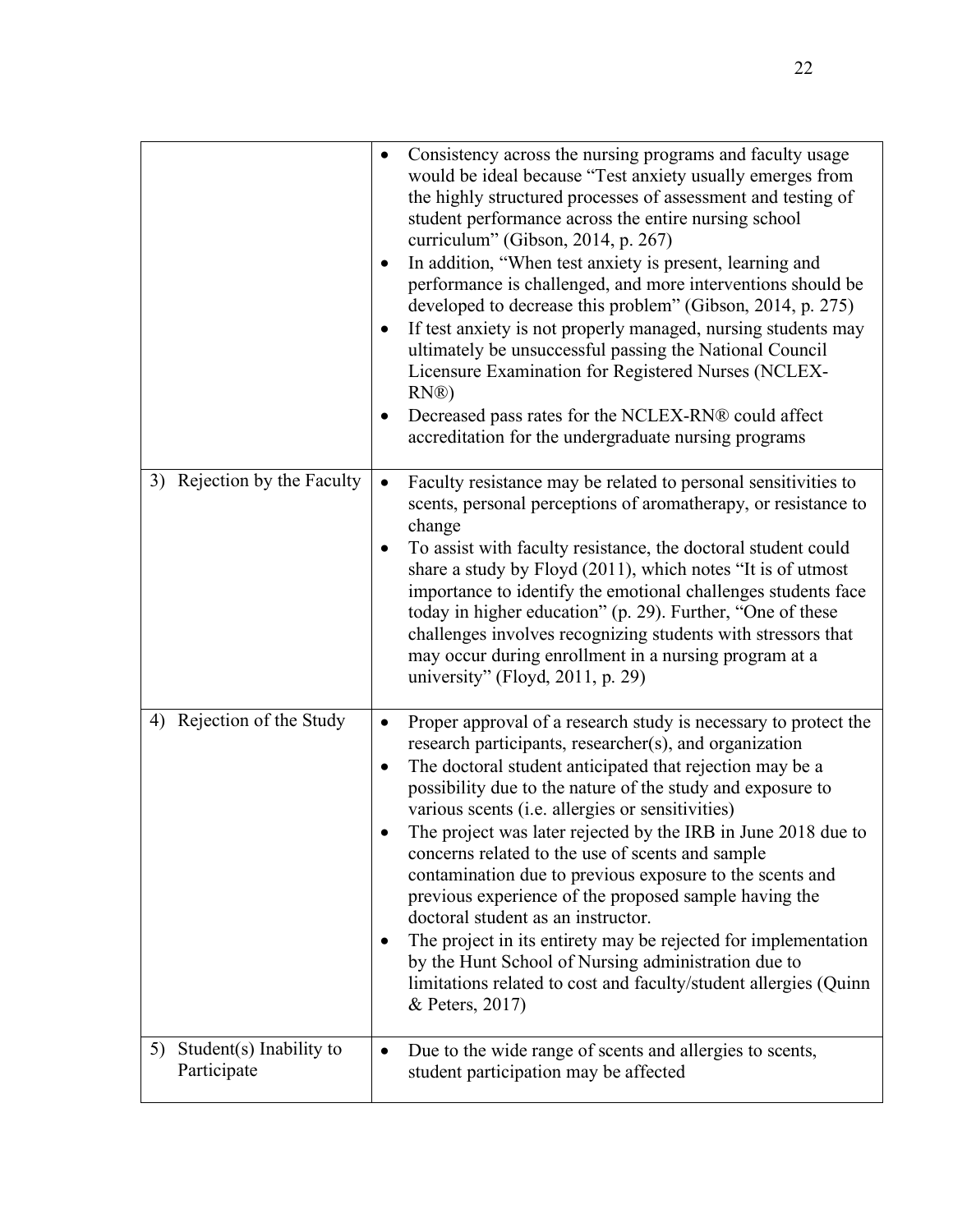|  | Any student(s) who is/are unable to participate would affect<br>the ability for the entire class to use aromatherapy as an<br>intervention. This may lead to academic concerns or potential<br>appeals, which may be a hindrance to the adoption and<br>implementation of an aromatherapy program by the Hunt<br>School of Nursing or Gardner-Webb University as a whole<br>There are several types of essential oils that can be used for<br>studies to measure the effect of aromatherapy<br>In a study by Johnson (2014), the researcher used lemon<br>essential oil due to safety and availability to be used for adults<br>and children |
|--|----------------------------------------------------------------------------------------------------------------------------------------------------------------------------------------------------------------------------------------------------------------------------------------------------------------------------------------------------------------------------------------------------------------------------------------------------------------------------------------------------------------------------------------------------------------------------------------------------------------------------------------------|
|--|----------------------------------------------------------------------------------------------------------------------------------------------------------------------------------------------------------------------------------------------------------------------------------------------------------------------------------------------------------------------------------------------------------------------------------------------------------------------------------------------------------------------------------------------------------------------------------------------------------------------------------------------|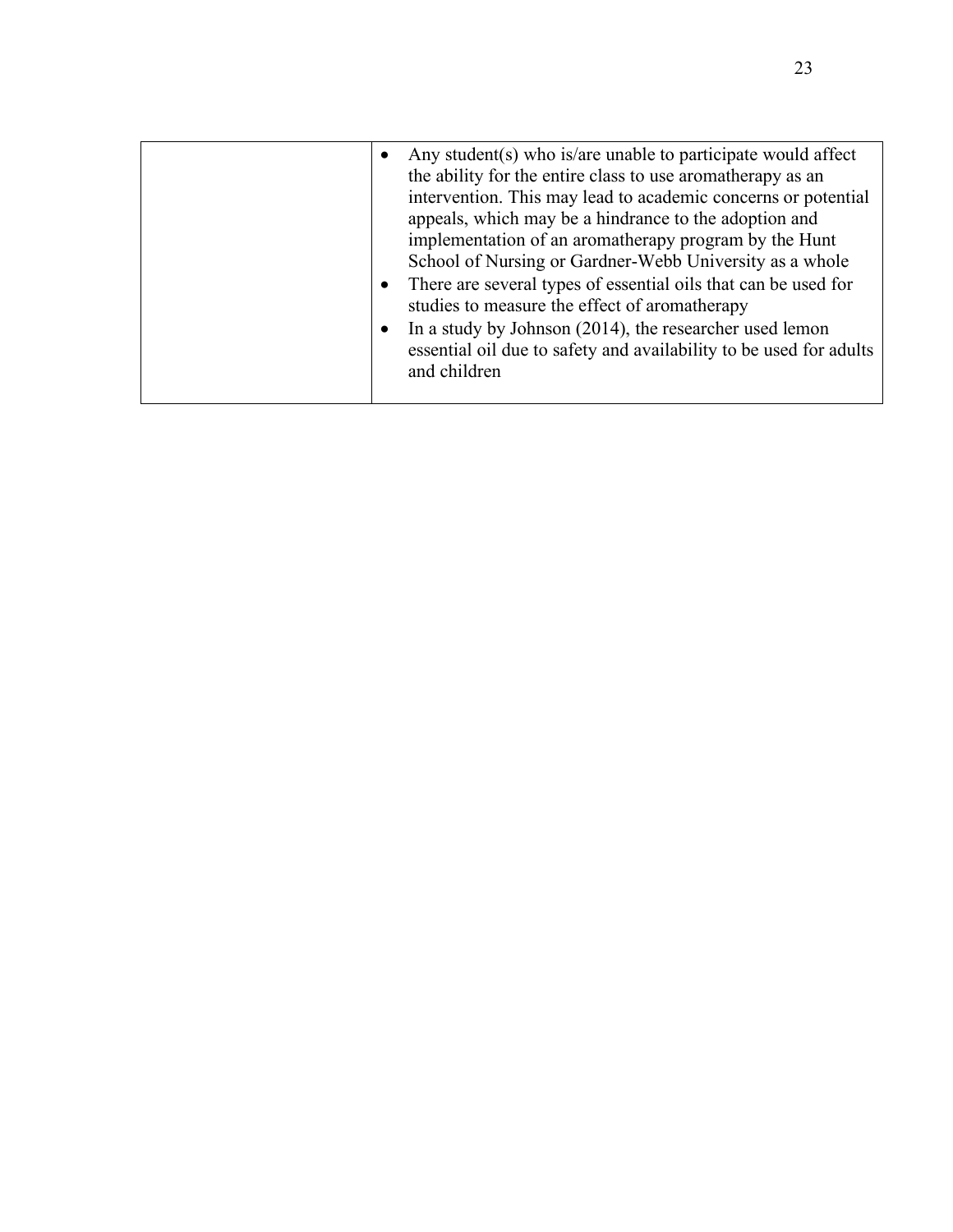## **10 Financial Plan**

There was no actual budget provided for this project, but rather a projection of costs based on implementation. Table 8 illustrates an itemized list of the initial projection of costs.

Table 8

| Initial Projection of Costs |  |
|-----------------------------|--|
|                             |  |

| <b>Item</b>                                                              | <b>Cost (Per Unit)</b>                               | <b>Total Cost</b>          |  |  |
|--------------------------------------------------------------------------|------------------------------------------------------|----------------------------|--|--|
| Bath & Body Works Comfort                                                | \$13.50 (need four units:                            | \$54.00 (plus tax,         |  |  |
| Aromatherapy Lotion (available in store                                  | one for NOEL Center and                              | shipping, and              |  |  |
| or online)                                                               | three for testing carts)                             | handling)                  |  |  |
|                                                                          |                                                      |                            |  |  |
| Bath & Body Works Energy                                                 | \$13.50 (need four units:                            | \$54.00 (plus tax,         |  |  |
| Aromatherapy Lotion (available in store<br>or online)                    | one for NOEL Center and                              | shipping, and<br>handling) |  |  |
|                                                                          | three for testing carts)                             |                            |  |  |
| Bath & Body Works Focus                                                  | \$13.50 (need four units:                            | \$54.00 (plus tax,         |  |  |
| Aromatherapy Lotion (available in store                                  | one for NOEL Center and                              | shipping, and              |  |  |
| or online)                                                               | three for testing carts)                             | handling)                  |  |  |
|                                                                          |                                                      |                            |  |  |
| Bath & Body Works Happiness                                              | \$13.50 (need four units:                            | \$54.00 (plus tax,         |  |  |
| Aromatherapy Lotion (available in store                                  | one for NOEL Center and                              | shipping, and              |  |  |
| or online)                                                               | three for testing carts)                             | handling)                  |  |  |
| Bath & Body Works Sleep                                                  | \$13.50 (need four units:                            | \$54.00 (plus tax,         |  |  |
| Aromatherapy Lotion (available in store                                  | one for NOEL Center and                              | shipping, and              |  |  |
| or online)                                                               | three for testing carts)                             | handling)                  |  |  |
|                                                                          |                                                      |                            |  |  |
| Bath & Body Works Stress Relief                                          | \$13.50 (need four units:<br>one for NOEL Center and | \$54.00 (plus tax,         |  |  |
| Aromatherapy Lotion (available in store<br>or online)                    | three for testing carts)                             | shipping, and<br>handling) |  |  |
|                                                                          |                                                      |                            |  |  |
| Sterilite 19618606 Clip Box Regular                                      | \$6.88 (need four boxes:                             | \$27.52 (plus tax;         |  |  |
| Clip Box                                                                 | one for NOEL Center and                              | Amazon Prime               |  |  |
|                                                                          | three for testing carts)                             | shipping for free)         |  |  |
| <b>COVIDIEN 5750 Curity Alcohol Preps</b>                                | \$4.57 (need four boxes:                             | \$18.28 (plus tax;         |  |  |
| Wipes, Sterile, 2-Ply, Medium (Pack of                                   | one for NOEL Center and                              | <b>Amazon Prime</b>        |  |  |
| 200)                                                                     | three for testing carts)                             | shipping for free)         |  |  |
|                                                                          |                                                      |                            |  |  |
| TOTAL PROJECTED COST: \$400 (\$369.80 and applicable taxes and shipping) |                                                      |                            |  |  |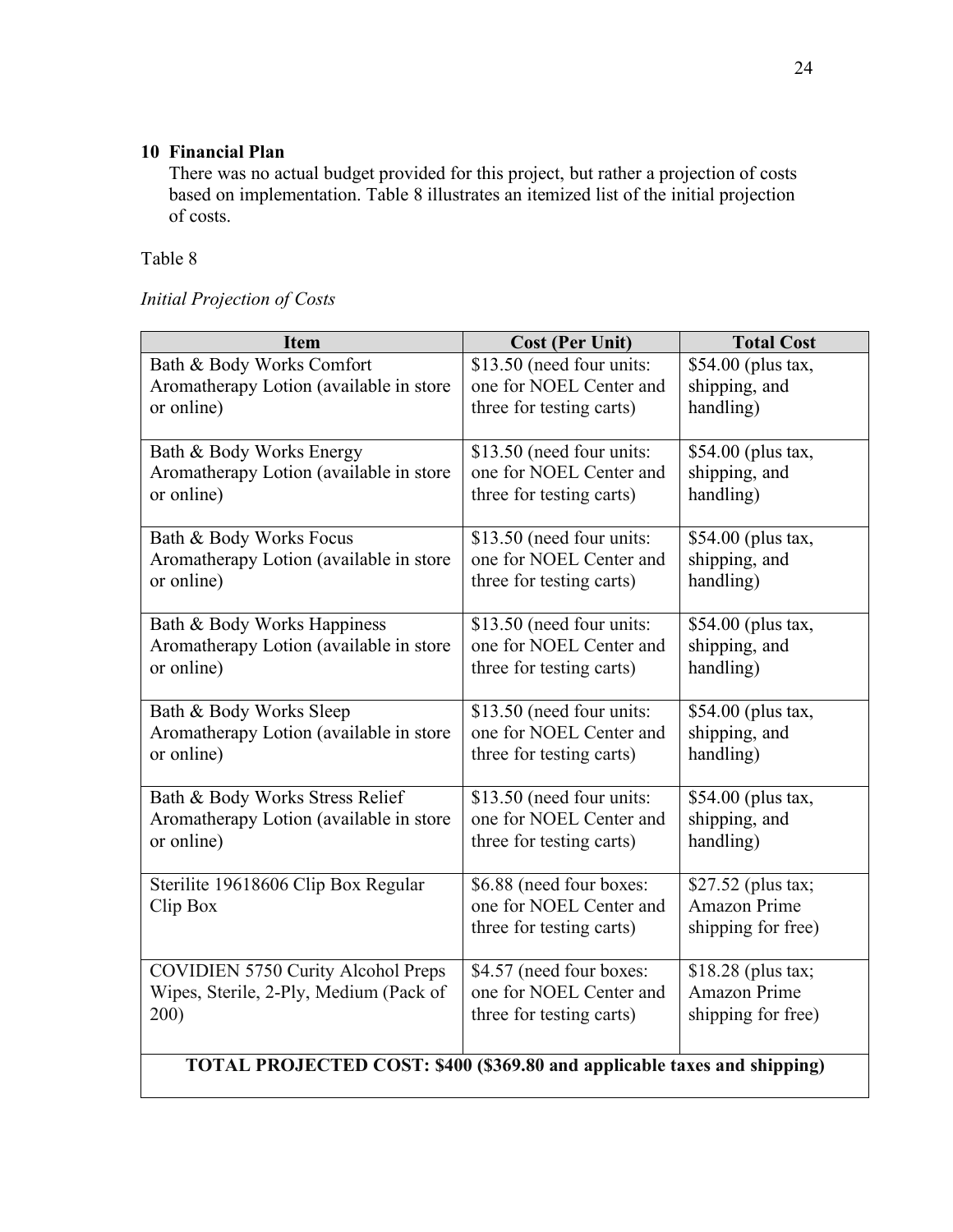Following some recommendations from the IRB, the doctoral student found two scented lotions that would be more appropriate to use. Using less aromatherapy products significantly reduced costs for implementation. The revised projection of costs for implementation of this projection is listed in Table 9.

Table 9

*Revised Projection of Costs*

| <b>Item</b>                                                              | <b>Cost (Per Unit)</b>                                                          | <b>Total Cost</b>                                                |  |  |
|--------------------------------------------------------------------------|---------------------------------------------------------------------------------|------------------------------------------------------------------|--|--|
| Bath & Body Works Eucalyptus                                             | \$13.50 (need four units:                                                       | \$54.00 (plus tax,                                               |  |  |
| Aromatherapy Lotion (available in store)                                 | one for NOEL Center and                                                         | shipping, and                                                    |  |  |
| or online)                                                               | three for testing carts)                                                        | handling)                                                        |  |  |
| Bath & Body Works Lavender                                               | \$13.50 (need four units:                                                       | $$54.00$ (plus tax,                                              |  |  |
| Aromatherapy Lotion (available in store)                                 | one for NOEL Center and                                                         | shipping, and                                                    |  |  |
| or online)                                                               | three for testing carts)                                                        | handling)                                                        |  |  |
| Sterilite 19618606 Clip Box Regular<br>Clip Box                          | \$6.88 (need four boxes:<br>one for NOEL Center and<br>three for testing carts) | $$27.52$ (plus tax;<br><b>Amazon Prime</b><br>shipping for free) |  |  |
| <b>COVIDIEN 5750 Curity Alcohol Preps</b>                                | \$4.57 (need four boxes:                                                        | $$18.28$ (plus tax;                                              |  |  |
| Wipes, Sterile, 2-Ply, Medium (Pack of                                   | one for NOEL Center and                                                         | <b>Amazon Prime</b>                                              |  |  |
| 200)                                                                     | three for testing carts)                                                        | shipping for free)                                               |  |  |
| TOTAL PROJECTED COST: \$175 (\$153.80 and applicable taxes and shipping) |                                                                                 |                                                                  |  |  |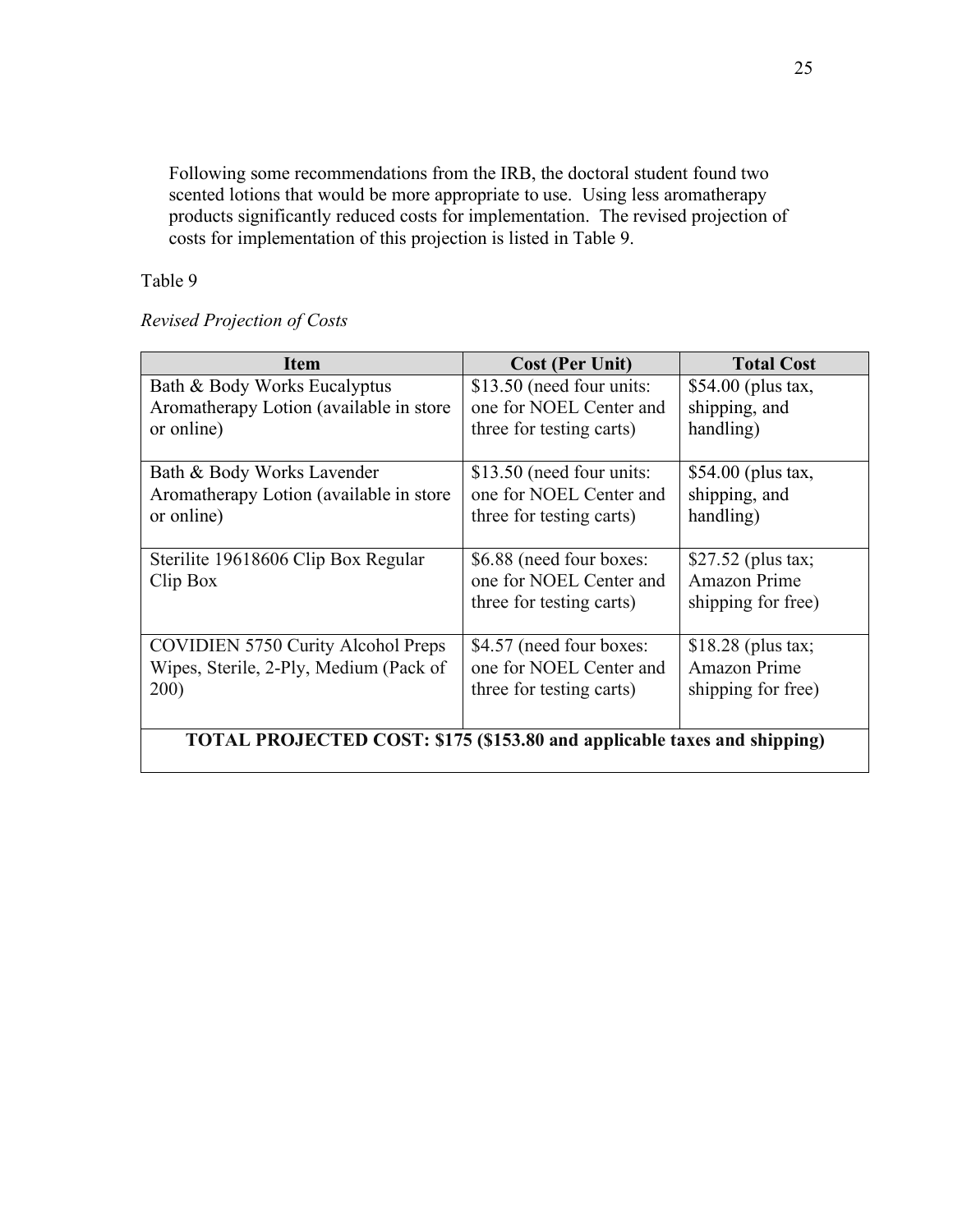#### **11 Quality Assurance Plan**

"Plan-do-check-act (PDCA) is a four step cycle that allows you to implement change, solve problems, and continuously improve processes. Its cyclical nature allows it to be utilized in a continuous manner for ongoing improvement" (Agency for Healthcare Research and Quality [AHRQ], 2018, para. 1). The Plan Phase consists of planning the change that is to take place or the process improvement (AHRQ, 2018). Next, the Do Phase involves a trial of the planned change (AHRQ, 2018). Then, the Check Phase involves collecting data related to the change and assessing the plan's success (AHRQ, 2018). Last, the Act Phase consists of implementing the change within a larger sample, monitor, repeat, and change as needed (AHRQ, 2018). In the modified version of Deming's PDCA model, the Observe Phase is added to the model, which involves identifying the need. Figure 4 illustrates the modified Deming Cycle of quality assurance, which will be used as the quality assurance framework of the "Investigating Aromatherapy as a Test Anxiety Intervention for Undergraduate Students" project.



*Figure 4*. OPDCA Cycle. This figure illustrates the modified Deming Cycle of quality assurance.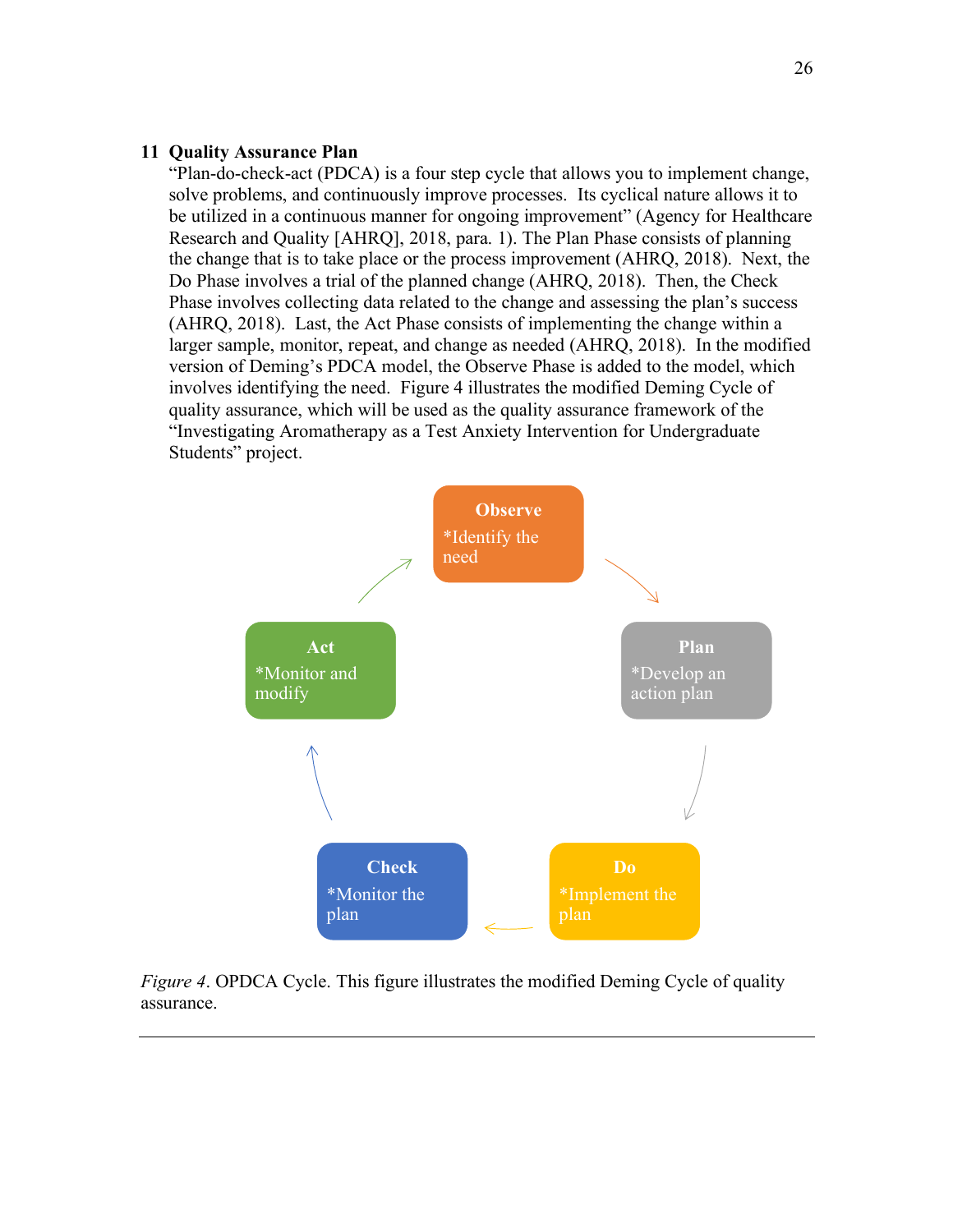#### **Observe**

Observation led to the idea for the "Investigating Aromatherapy as a Test Anxiety Intervention for Undergraduate Students" project. Over the summer 2017 semester, several nursing instructors allowed nursing students within the Accelerated Bachelor of Science in Nursing (ABSN) program to use their personal "Stress Relief" lotion prior to exams. This was a small cohort of 16 students who were under time constraints related to a short semester and heavy course load of approximately 16 credit hours. The instructors felt this intervention would be effective for reducing test anxiety. The intent of the instructors and the need of the students led to the development of the idea and proposal of this project.

#### **Plan**

Planning for the change that is to take place related to the project "Investigating Aromatherapy as a Test Anxiety Intervention for Undergraduate Students" was extensive. A comprehensive literature review yielded several implications for using aromatherapy products to assist with alleviating nursing student test anxiety. This research resulted in the development of a proposal, which was reviewed and approved by both the Hunt School of Nursing Dean and the Prelicensure Program Chair. This proposal was also shared with the Consultancy Coach for review. The success of the planning phase will be met with the following criteria: approval of the project proposal and receipt of Institutional Review Board (IRB) approval. In June 2018, the project proposal was rejected by the IRB due to health risks associated with the use of various scents, thus this project would need to be implemented on an informal basis according to the policy draft and would not be eligible for publication.

#### **Do**

The Do Phase involves a trial of the planned change (AHRQ, 2018) that is developed within the consultancy plan. The initial plan involved re-trialing aromatherapy sessions during the summer 2018 semester. The senior class of ABSN students (n=14) would be screened using the Westside Test Anxiety Scale and would have had the opportunity to apply an aromatherapy lotion of their choice prior to taking each exam, whether it be a paper exam or a computerized exam. At the end of the semester, students would have been surveyed regarding the effectiveness of the intervention and if they recommend aromatherapy as an intervention for the alleviation of test anxiety. Due to rejection from the IRB, the study did not take place.

#### **Check**

Checking will be the most simplistic portion of quality assurance. During this phase, the faculty can collect data, analyze data, and evaluate and report the conclusions drawn from the data. Students will be given confidential surveys to complete that will provide data to evaluate if the aromatherapy interventions were effective. Certainly, there will be future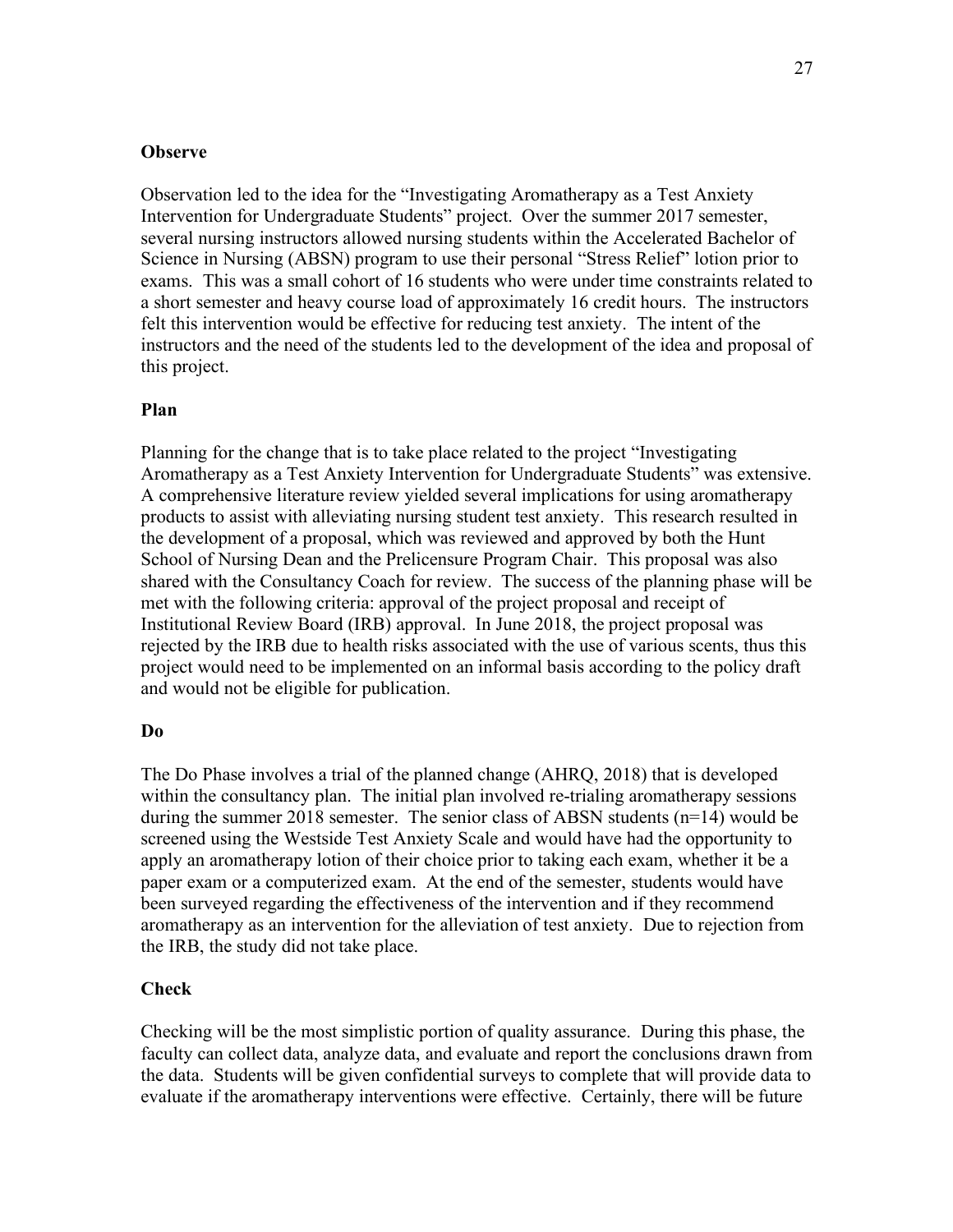implications yielded from the research that may result in modification of the previous plan.

## **Act**

Several actions will be taken to measure the effectiveness of the project goals. Following completion of the study, faculty will be able to discern whether the intervention was effective or not. Then, research findings will assist with continually monitoring the effectiveness of the "Investigating Aromatherapy as a Test Anxiety Intervention for Undergraduate Students" project and identifying modifications that need to be made as necessary.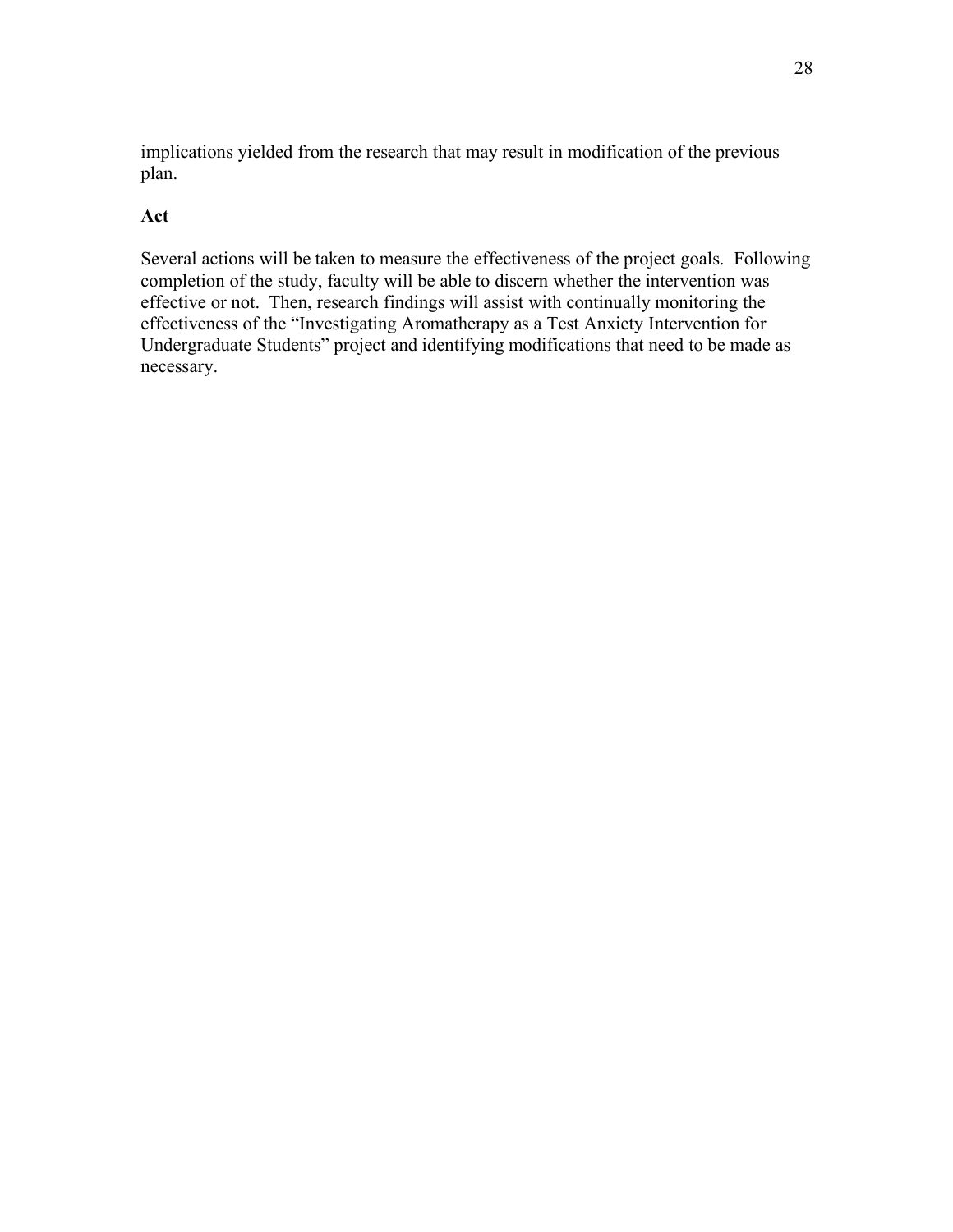#### **References**

- Agency for Healthcare Research and Quality [AHRQ]. (2018). *Plan-do-check-act cycle.*  Retrieved from https://healthit.ahrq.gov/health-it-tools-and-resources/evaluationresources/workflow-assessment-health-it-toolkit/all-workflow-tools/plan-docheck-act-cycle
- Anxiety and Depression Association of America [ADAA]. (2016). *Test anxiety.*  Retrieved from https://adaa.org/living-with-anxiety/children/test-anxiety#
- Brodersen, L. D. (2017). Interventions for test anxiety in undergraduate nursing students: An integrative review. *Nursing Education Perspectives, 38*(3), 131-137. doi:10.1097/01.NEP.0000000000000142
- Cürcani, M., Küçükoğlu, S., & Tan, M. (2015). Effectiveness of aromatherapy in reducing test anxiety among nursing students. *Indian Journal of Traditional Knowledge, 1*(1), 52-56.
- Driscoll, R. (n.d.). *Westside test anxiety scale validation.* Retrieved from https://files.eric. ed.gov/fulltext/ED495968.pdf
- Floyd, J. (2011). The emotional experience and grades in nursing school. *i-Manager's Journal on Nursing, 1*(2), 29-33.

Gardner-Webb University Hunt School of Nursing. (2018). *Pre-licensure nursing student handbook 2018-2019.* Retrieved from https://blackboard.gardner-webb.edu/bbcs webdav/pid-497725-dt-content-rid 2032043\_1/orgs/HSON\_FACULTY/ Prelicensure%20Handbook%202018-19.pdf

Gibson, H. A. (2014). A conceptual view of test anxiety. *Nursing Forum*, *49*(4), 267-277. doi:10.1111/nuf.12069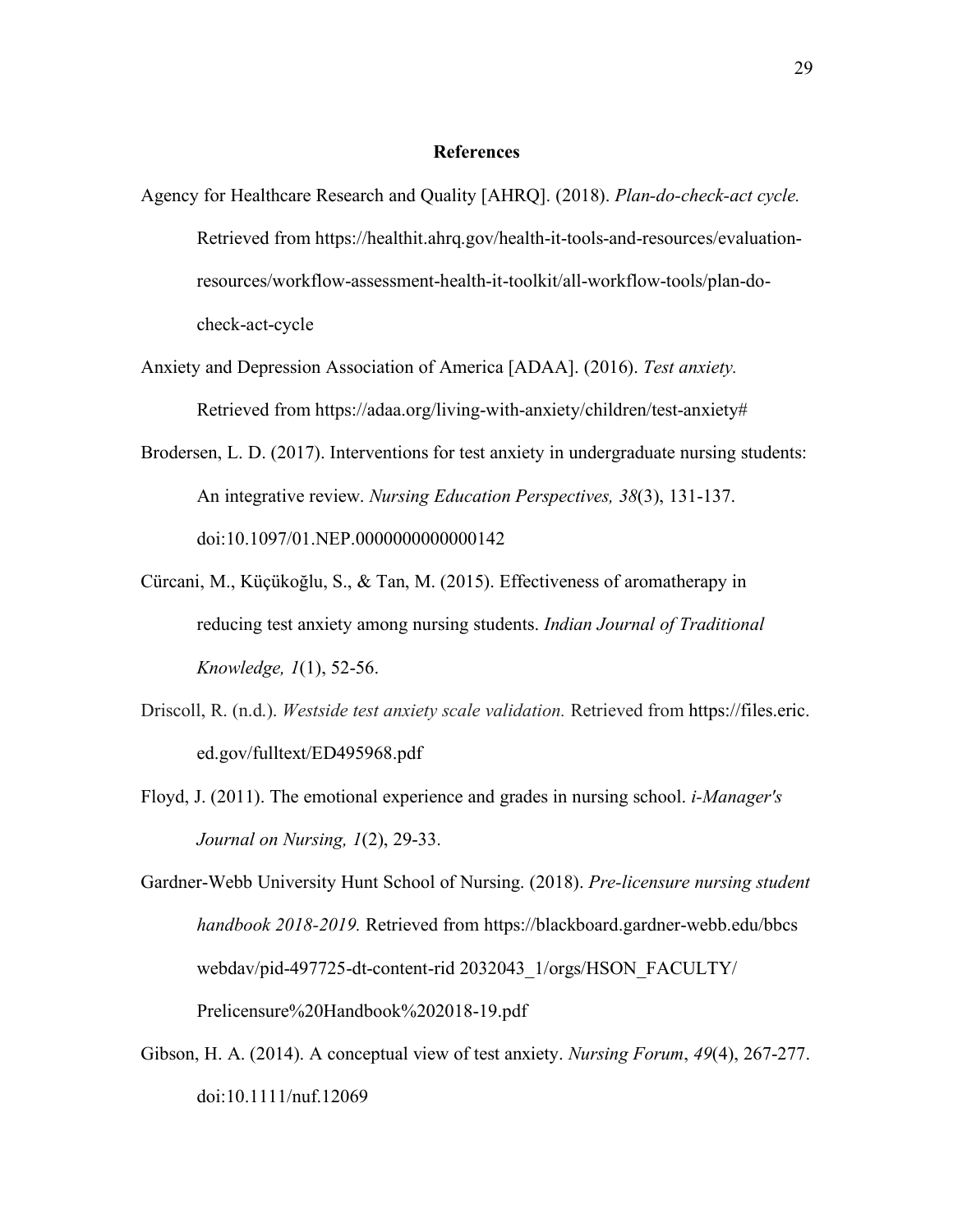- Johnson, C. E. (2014). Effect of aromatherapy on cognitive test anxiety among nursing students. *Alternative & Complementary Therapies*, *20*(2), 84-87. doi:10.1089/act.2014. 20207
- Moscaritolo, L. M. (2009). Interventional strategies to decrease nursing student anxiety in the clinical learning environment. *Journal of Nursing Education, 48*(1), 17-23.
- Quinn, B. L., & Peters, A. (2017). Strategies to reduce nursing student test anxiety: A literature review. *Journal of Nursing Education, 56*(3), 145-151. doi:10.3928/01484834-20170222-05
- Røykenes, K., Smith, K., & Larsen, T. (2014). 'It is the situation that makes it difficult': Experiences of nursing students faced with a high-stakes drug calculation test. *Nurse Education in Practice, 14*(4), 350-356. doi:10.1016/j.nepr.2014.01. 004
- Turner, K., & McCarthy, V. L. (2017). Stress and anxiety among nursing students: A review of intervention strategies in literature between 2009 and 2015. *Nurse Education in Practice, 22*, 21-29. doi:10.1016/j.nepr.2016.11.002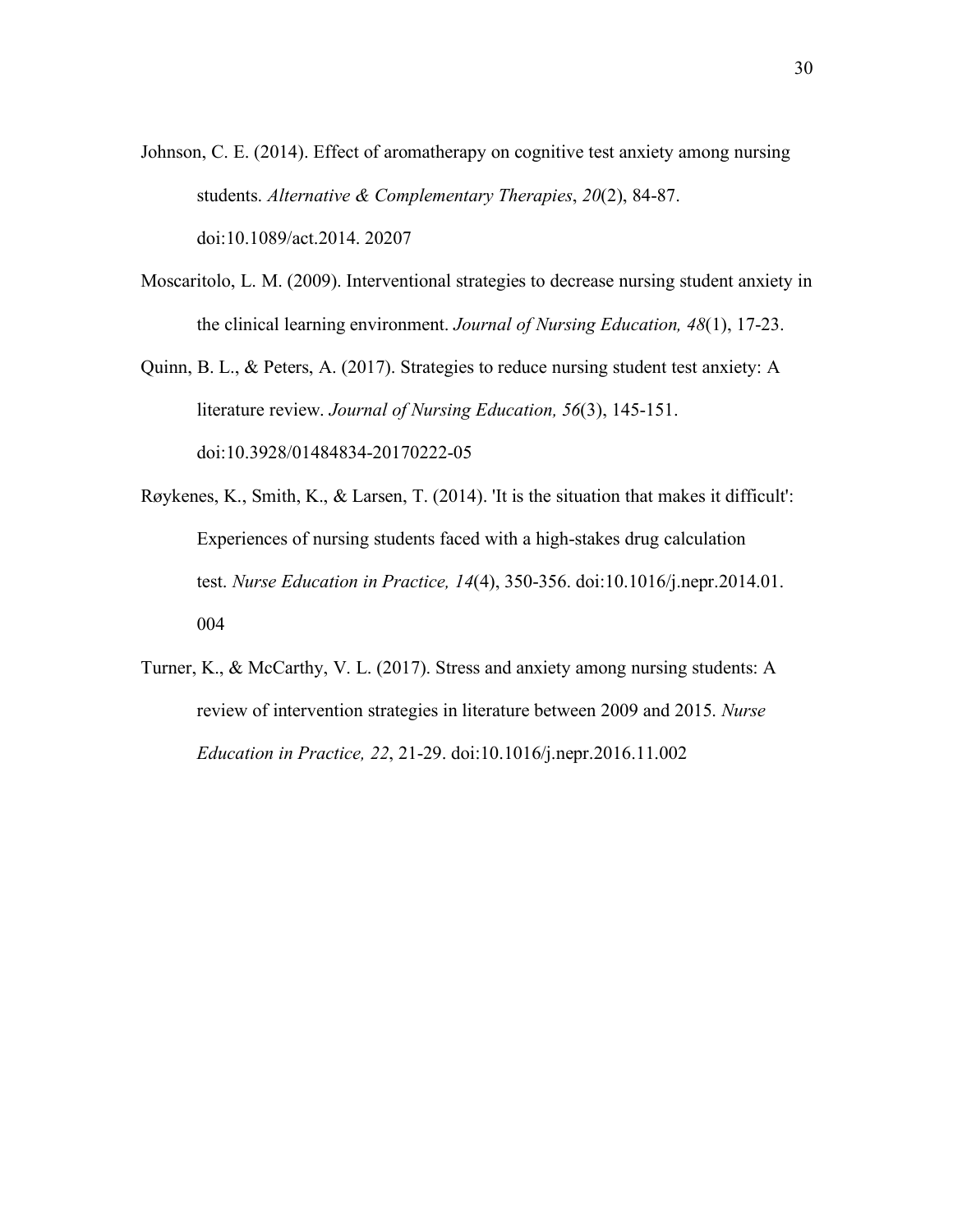## **Appendix A: Hunt School of Nursing Aromatherapy Policy**

**TITLE:** Hunt School of Nursing Aromatherapy Policy

**PURPOSE:** To provide a standard for availability and usage of aromatherapy-based products for the intent of alleviating test anxiety.

## **ORIGINATION: 5/18**

#### **REVISION:**

## **REVIEW:**

**POLICY:** Exams are administered in various classes in both the undergraduate and graduate programs of the Hunt School of Nursing. Research has shown that "Test-taking anxiety effects the students' exam scores negatively" (Cürcani, Küçükoğlu, & Tan, 2015, p. 52). The "Hunt School of Nursing Aromatherapy Policy" exists to provide students with the opportunity to use aromatherapy-based products for the intent of alleviating test anxiety.

Guidelines for All Programs in the School of Nursing:

- 1. All exams will follow the Policy of Academic Honesty located in Gardner-Webb University's Academic Catalog.
- 2. Course professors will assess each class at the beginning of each semester for allergies related to: eucalyptus, lavender, or any other sensitivities related to scents.
- 3. All course professors reserve the right to prohibit aromatherapy administration due to personal allergies or student allergies.
- 4. Aromatherapy will be offered 10 minutes before the beginning of the testing session. Students who are late for the aromatherapy session will not be allowed to participate.
- 5. Students are not allowed to bring in any outside aromatherapy-based products. Students are allowed to either use or not use what is offered by the professor.
- 6. Each testing cart will contain two bottles of aromatherapy-based lotion (one eucalyptus and one lavender). Following application, course professors will cleanse each bottle with an approved disposable sanitation wipe for infection control purposes.
- 7. A supply of lotion products will also be sent to the NOEL Center for Disabilities for students who have accommodations through the center to use on test days. When an exam is returned from NOEL, the lotion supply will be returned as well.
- 8. To maintain consistency with testing procedures, course professors will alert the department secretary when an aromatherapy-based product is in low quantity for re-stocking purposes.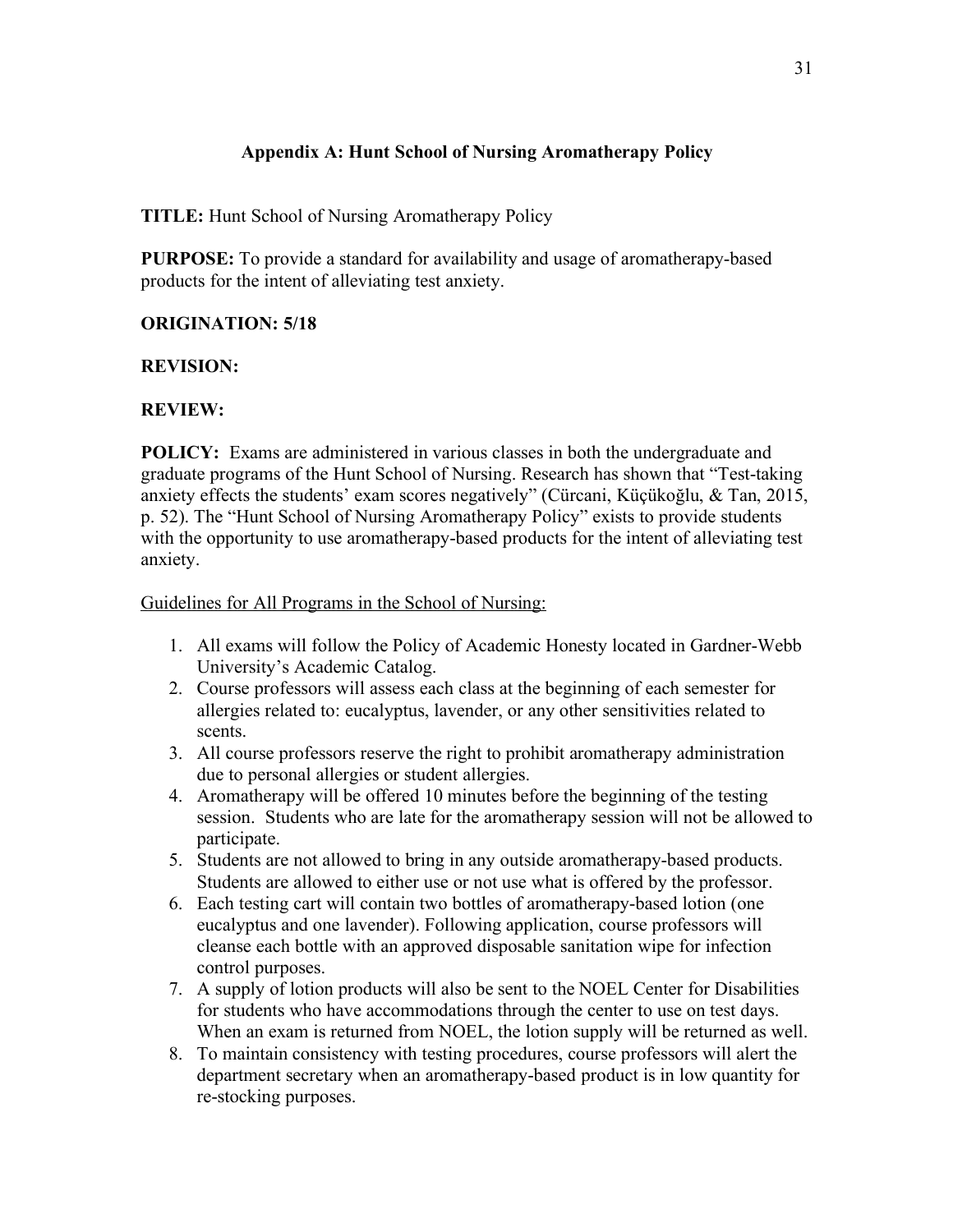## References

Cürcani, M., Küçükoğlu, S., & Tan, M. (2015). Effectiveness of aromatherapy in reducing test anxiety among nursing students. *Indian Journal of Traditional Knowledge, 1*(1), 52-56.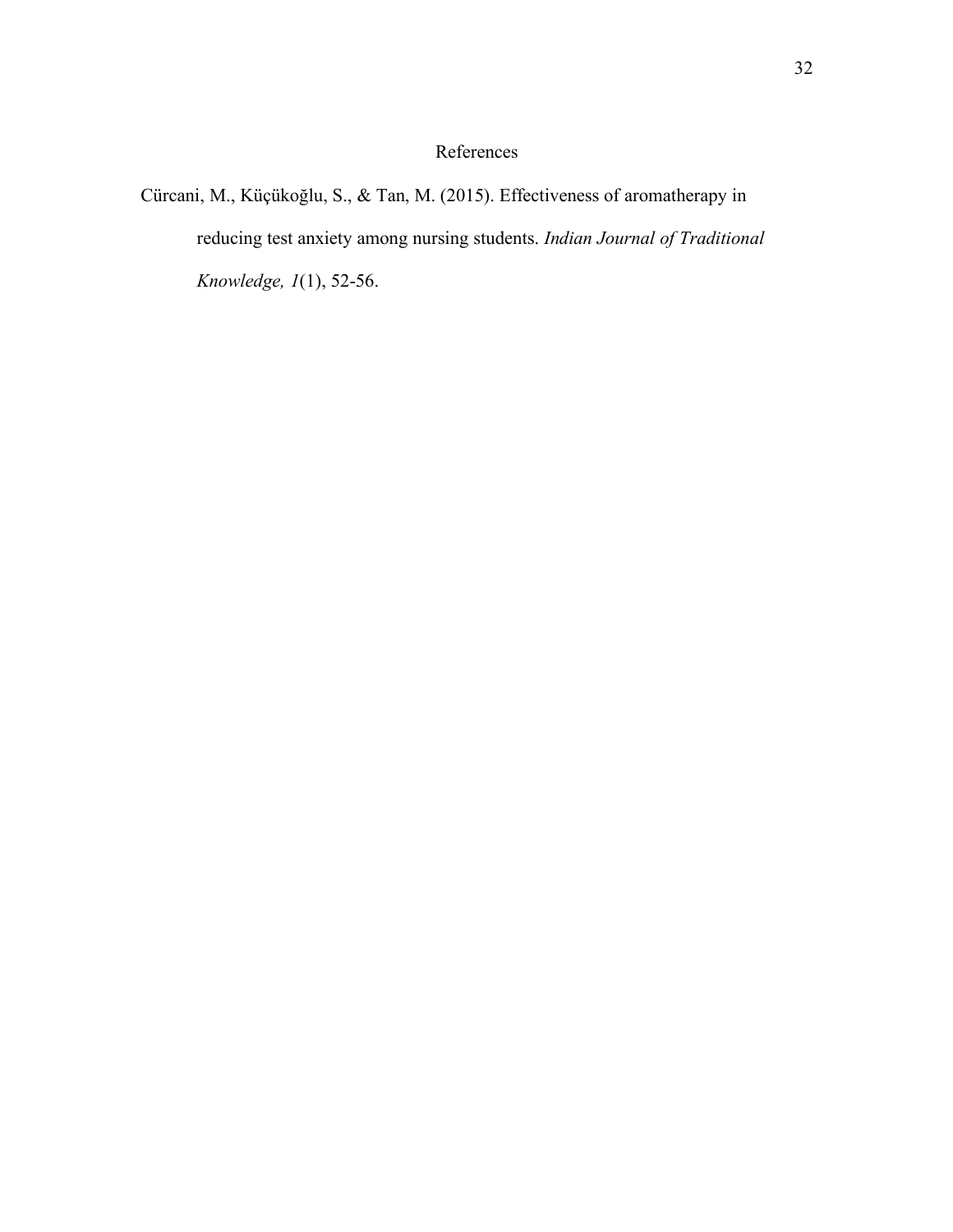#### **Appendix B: Westside Test Anxiety Scale**

Rate how true each of the following is of you, from extremely or always true, to not at all or never true. Use the following 5 point scale:

| Extremely or | Highly or    | Moderately or  | Slightly or | Not at all or |
|--------------|--------------|----------------|-------------|---------------|
| always true  | usually true | sometimes true | seldom true | never true    |

- \_\_\_\_ 1) The closer I am to a major exam, the harder it is for me to concentrate on the material.
- \_\_\_\_ 2) When I study, I worry that I will not remember the material on the exam.
- \_\_\_\_ 3) During important exams, I think that I am doing awful or that I may fail.
- \_\_\_\_ 4) I lose focus on important exams, and I cannot remember material that I knew before the exam.
- \_\_\_\_ 5) I finally remember the answer to exam questions after the exam is already over.
- \_\_\_\_ 6) I worry so much before a major exam that I am too worn out to do my best on the exam.
- \_\_\_\_ 7) I feel out of sorts or not really myself when I take important exams.
- \_\_\_\_ 8) I find that my mind sometimes wanders when I am taking important exams.
- \_\_\_\_ 9) After an exam, I worry about whether I did well enough.
- \_\_\_\_ 10) I struggle with writing assignments, or avoid them as long as I can. I feel that whatever I do will not be good enough.
	- Sum of the 10 questions. Divide the sum by 10. This is your Test Anxiety score.

#### **What does your test anxiety score mean?**

- 1.0—1.9 Comfortably low test anxiety
- 2.0—2.5 Normal or average test anxiety
- 2.5—2.9 High normal test anxiety
- 3.0—3.4 Moderately high (some items rated 4=high)
- 3.5—3.9 High test anxiety (half or more of the items rated 4=high)
- 4.0—5.0 Extremely high anxiety (items rated 4=high and 5=extreme)
- © 2004 by Richard Driscoll, Ph.D. You have permission to copy this scale for personal use and for institutional uses (but not for resale).